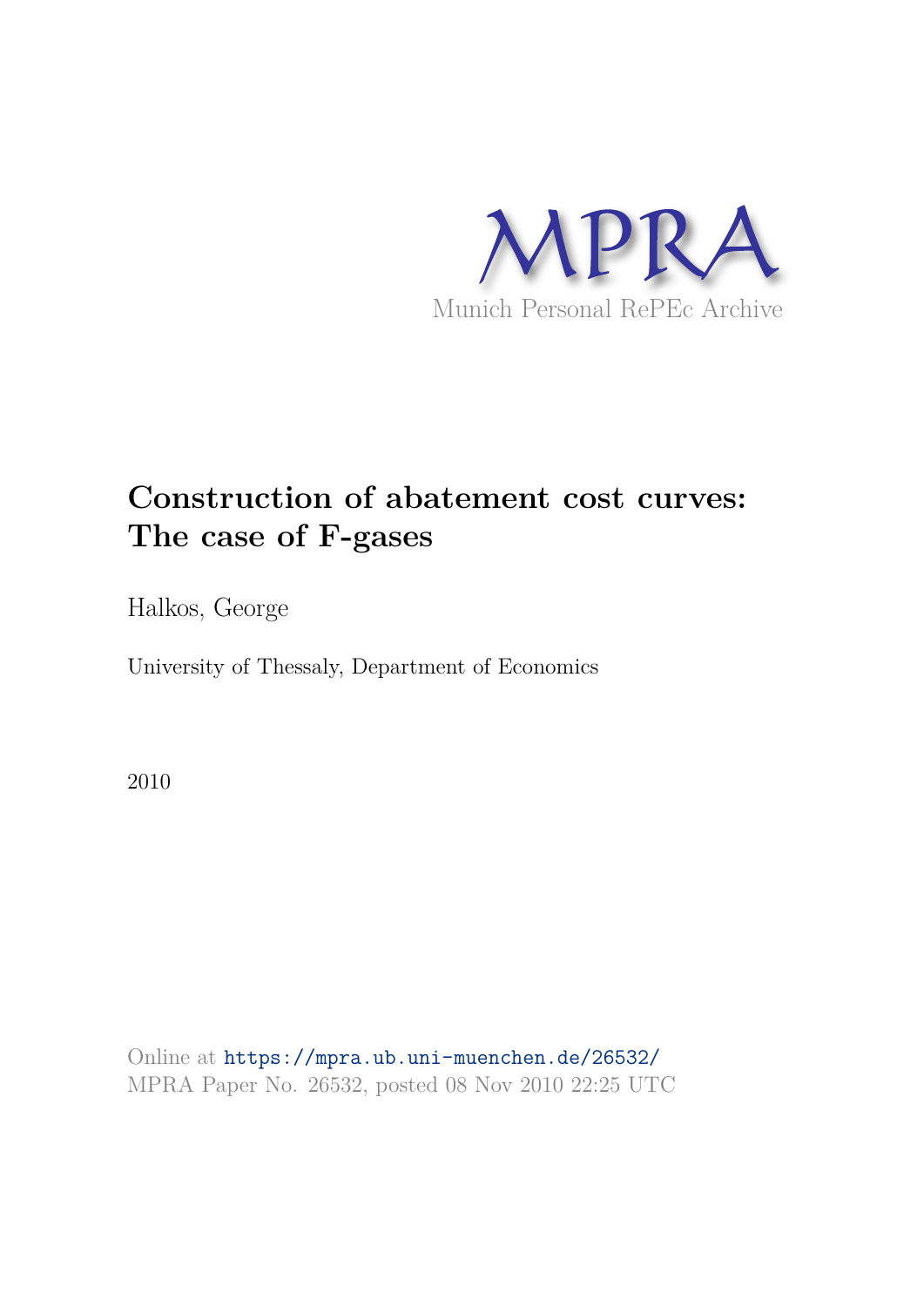# **Construction of abatement cost curves: The case of F-gases**

## **George Halkos Department of Economics, University of Thessaly, Korai 43, 38333, Volos, Greece**

#### **Summary**

Most of scientific research on Greenhouse Gases (GHG) focuses on  $CO<sub>2</sub>$  emissions. But non- $CO<sub>2</sub>$  gases (mainly F-gases in the form of HFCs, PFCs, and SF6) are more potent at trapping heat within the atmosphere. Currently, F-gases constitute a small proportion of GHG emissions but they are extremely high Global Warming Potential gases. At the same time, they are expected to increase massively due to the expansion of some emitting industries, while the atmospheric lifetimes of PFCs and  $SF<sub>6</sub>$  are very long. This study analyzes the economic and technical assumptions in abatement cost calculation in the case of the F-gases. The important factors for differences among countries in average mitigation costs are discussed and the least cost curve of F-gases control for the EU-27 and for the year 2020 is derived. It seems that it is more costeffective to start abating  $SF_6$  first, and then moving to PFCs and then applying control methods to HFCs.

**Keywords:** F-gases; control methods; emissions; GWP.

**JEL Classifications:** L52, Q01, Q00, Q53, L95.

### **Address for Correspondence**

George Halkos Director of Postgraduate Studies Associate Editor in Environment and Development Economics Director of the Operations Research Laboratory Deputy Head Department of Economics, University of Thessaly Korai 43 Volos 38333, Greece email: halkos@uth.gr http://www.halkos.gr/

An earlier draft of this study was presented in the Workshop on Abatement Costs of Chemicals at the European Chemical Agency Conference Centre in Helsinki Finland 5-6 October 2010 organized by the European Chemicals Agency (ECHA). Any remaining errors are solely the author's responsibility.

\_\_\_\_\_\_\_\_\_\_\_\_\_\_\_\_\_\_\_\_\_\_\_\_\_\_\_\_\_\_\_\_\_\_\_\_\_\_\_\_\_\_\_\_\_\_\_\_\_\_\_\_\_\_\_\_\_\_\_\_\_\_\_\_\_\_\_\_\_\_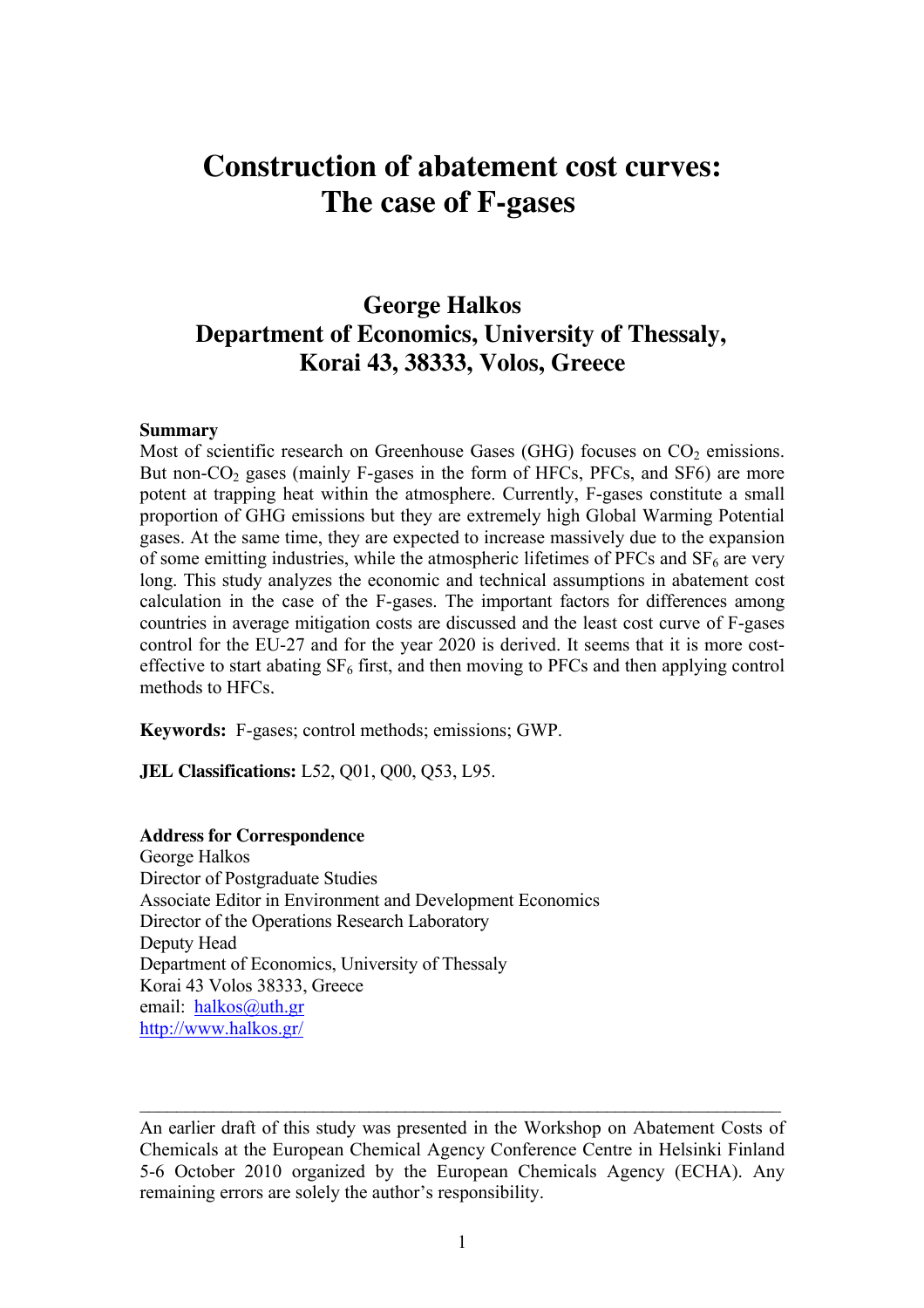| Abbreviations (alphabetically in codes) |                                                            |                  |                                   |                                   |  |  |  |
|-----------------------------------------|------------------------------------------------------------|------------------|-----------------------------------|-----------------------------------|--|--|--|
| <b>CFC</b>                              | Chlorofluorocarbons<br>Perfluoromethane<br>CF <sub>4</sub> |                  |                                   |                                   |  |  |  |
| $C_2F_6$                                | Perfluoroethane                                            |                  | $C_4F_8$<br>Octafluorocyclobutane |                                   |  |  |  |
| $C_3F_8$                                | Perfluoropropane                                           |                  | CH <sub>4</sub>                   | Methane                           |  |  |  |
| CO <sub>2</sub>                         | Carbon dioxide                                             |                  | <b>CVD</b>                        | <b>Chemical Vapour Deposition</b> |  |  |  |
| <b>DOM</b>                              | Domestic                                                   |                  | <b>F-gases</b>                    | Fluorinated gases                 |  |  |  |
| <b>GHGs</b>                             | Greenhouse gases                                           |                  | <b>GIS</b>                        | Gas Insulated Switchgear          |  |  |  |
| <b>GWP</b>                              | Global Warming Potential                                   |                  | <b>HCFC</b>                       | hydrochlorofluorocarbons          |  |  |  |
| <b>HCFC-22</b>                          | Chlorodifluoromethane                                      |                  | <b>HC-290</b>                     | Propane                           |  |  |  |
| <b>HC-600a</b>                          | Isobutane                                                  |                  | <b>HFC</b>                        | Hydrofluorocarbon                 |  |  |  |
| <b>HFC-23</b>                           | Trifluoromethane                                           |                  | <b>HFC-32</b>                     | difluoromethane                   |  |  |  |
| <b>HFC-125</b>                          | ethane                                                     |                  | <b>HFC-134a</b>                   | tetrafluoroethane                 |  |  |  |
| <b>HFC-143a</b>                         | trifluoroethane                                            |                  | <b>HFC-152a</b>                   | difluoroethane                    |  |  |  |
| <b>HFC-236fa</b>                        | hexafluoropropane                                          | <b>HFC-245fa</b> |                                   | pentafluoropropane                |  |  |  |
| HFC-365mfc                              | pentafluorobutane                                          |                  | <b>HFC-43-10mee</b>               | decafluoropentane                 |  |  |  |
| HFC-227ea                               | heptafluoropropane                                         |                  | <b>HSS</b>                        | Horizontal Søderberg              |  |  |  |
| <b>IND</b>                              | Industrial                                                 |                  | <b>MA/C</b>                       | Mobile airconditioning            |  |  |  |
| $N_2O$                                  | Nitrous oxide                                              |                  | NF <sub>3</sub>                   | Nitrogen trifluoride              |  |  |  |
| <b>OCF</b>                              | One component foam                                         |                  | <b>ODS</b>                        | <b>Ozone Depleting Substance</b>  |  |  |  |
| <b>PFC</b>                              | Perfluorocarbon                                            |                  | <b>PFPB</b>                       | Point-Feed Prebake                |  |  |  |
| <b>PFPEs</b>                            | Perfluoropolyether                                         |                  | <b>PTFE</b>                       | Polytetrafluoroetene              |  |  |  |
| PU                                      | Polyurethane                                               |                  | R-717                             | Ammonia                           |  |  |  |
| <b>REF</b>                              | Refrigeration                                              |                  | SA/C                              | Stationary airconditioning        |  |  |  |
| SF <sub>6</sub>                         | Sulphur hexafluoride                                       |                  | SO <sub>2</sub>                   | Sulphur dioxide                   |  |  |  |
| <b>SWPB</b>                             | Side Work Prebake                                          |                  | <b>TRA</b>                        | Transport                         |  |  |  |
| <b>VSS</b>                              | Vertical Søderberg                                         |                  | <b>PM</b>                         | Particulate matter                |  |  |  |

## **1. Introduction**

Greenhouse gases (GHGs) include carbon dioxide  $(CO<sub>2</sub>)$ , methane  $(CH<sub>4</sub>)$ , nitrous oxide  $(N_2O)$  and a number of high Global Warming Potential gases such as hydrofluorocarbons (HFCs), perfluorocarbons (PFCs) and sulphur hexafluoride ( $SF<sub>6</sub>$ ), also known as F-gases. The Kyoto Protocol regulates all these GHGs.  $CO<sub>2</sub>$  emissions from the burning of fossil fuels and the change in the use of human land may be considered as the most important anthropogenic effect.

The rest of the GHGs (the non- $CO<sub>2</sub>$  gases) are also important. Methane and nitrous oxide are naturally present in the atmosphere while the F-gases are industrial gases. The F-gases are used as substitutes for the Ozone Depleting Substances (ODS, chlorofluorocarbons CFCs and hydrochlorofluorocarbons HCFCs) that were faced out under the Montreal Protocol. They are also used and emitted from a number of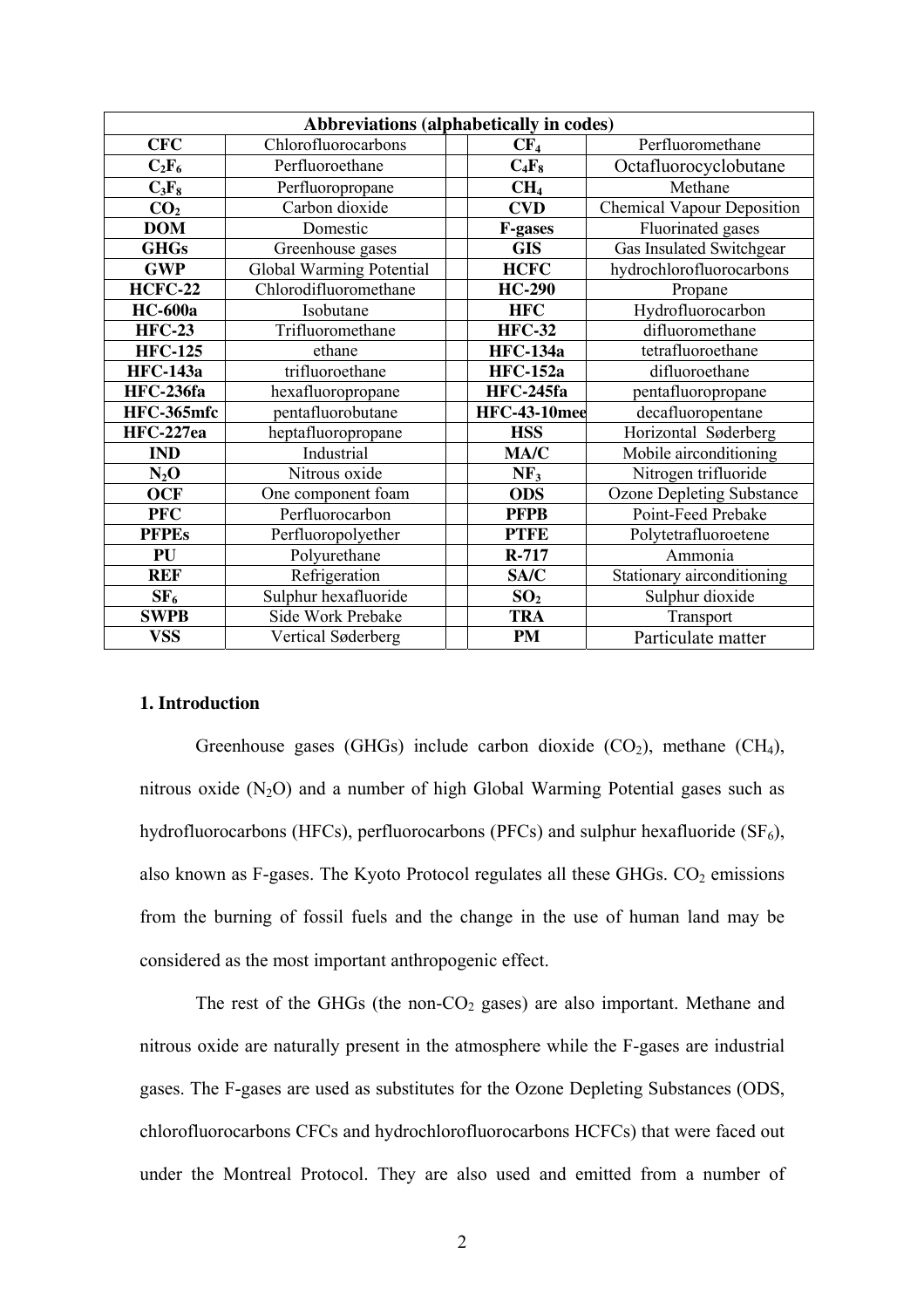industrial sources like the use of PFCs in aluminium smelting or in semiconductor manufacture or the use of  $SF_6$  as an insulating gas in various electrical systems.

The full set of fluorinated gases (CFC, PCFC, HFC, PFC, and SF6) comprised almost 25% of the added anthropogenic radiative forcing of the climate in 1980 and 1990 (IPCC, 1990). The main responsibility for this percentage may be attributed to the chemically related anthropogenic gases CFCs and PCFCs. Due to their depleting influence on stratospheric ozone, CFCs and PCFCs were regulated, as mentioned, by the Montreal Protocol but were not considered in the Kyoto Protocol.

The majority of scientific research concerns  $CO<sub>2</sub>$  emissions, although non- $CO<sub>2</sub>$ gases, especially F-gases, are more potent at trapping heat within the atmosphere. Fgases are expected to rise quickly due to the rapid expansion of some emitting industries such as semiconductor manufacture and magnesium production, and the replacement of ODSs (CFCs and HCFCs) with HFCs in various applications like airconditioning, fire fighting, foams, refrigeration, solvents and aerosols. Moreover, the atmospheric lifetimes of PFCs and  $SF_6$  are very long, ranging from 3200 years for  $SF_6$ to 50000 years for CF4 (Schaefer *et al.*, 2006). For these reasons, F-gases are considered extremely harmful for the environment, so they have been included in the Kyoto-Protocol.

Although HFCs emissions in the European Union were almost zero until 1990, they rose to 37000 tones in 1998 and it is estimated that they will reach 129000 tones in 2012 (Greenpeace, 2003). Furthermore, in the absence of additional regulatory actions, it is estimated that F-gases will constitute 15% of GHGs until 2040 and 40% until 2100 (Greenpeace, 2003). Even if F-gases constitute only a small fraction of present GHG emissions they are responsible for a more considerable amount of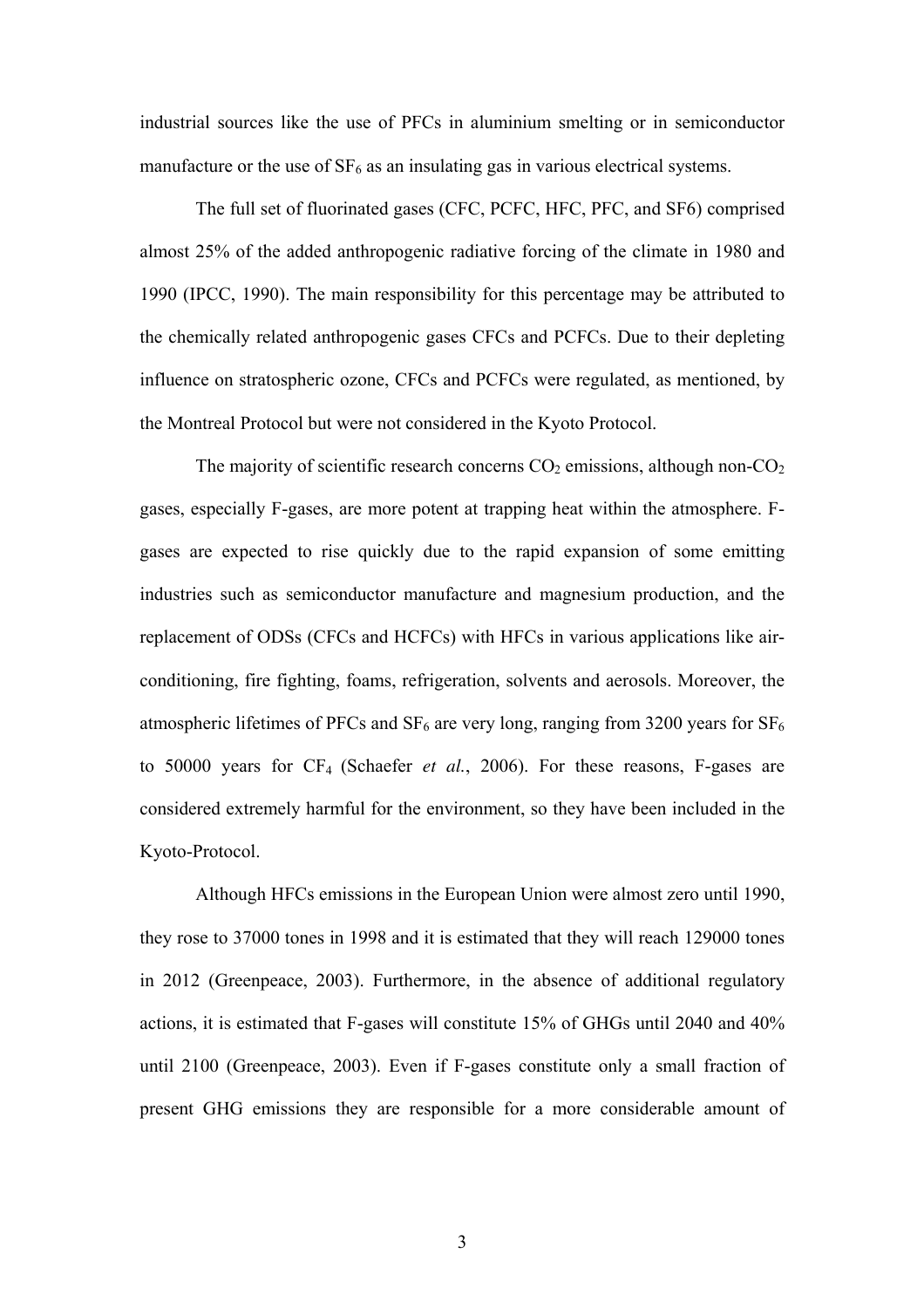climate degradation, compared to other GHGs, because of their high Global Warming Potentials<sup>1</sup> (GWPs). These GWPs range from 140 to 23900 as presented in Table 1.

| Gas            | <b>GWP</b> | Gas             | <b>GWP</b> |
|----------------|------------|-----------------|------------|
| $HFC-23$       | 11700      | HFC-4310mee     | 1300       |
| <b>HFC-125</b> | 2800       | CF <sub>4</sub> | 6500       |
| HFC-134a       | 1300       | $C_2F_6$        | 9200       |
| $HFC-143a$     | 3800       | $C_4F_8$        | 10000      |
| $HFC-152a$     | 140        | $C_3F_8$        | 7000       |
| HFC-227ea      | 2900       | SF <sub>6</sub> | 23900      |
| HFC-236fa      | 6300       | $HFC-32$        | 650        |
| $HFC-245fa$    | 950        | NF <sub>3</sub> | 10800      |

**Table 1**: 100-year Global Warming Potentials of F-gases

**Source:** IPCC (1996); Schaefer *et al.,* (2006).

 $\overline{a}$ 

It is worth mention that if we consider all the non- $CO<sub>2</sub>$  gases together with the banned chlorofluorocarbons then their significance is almost similar to CO<sub>2</sub> (Reilly *et al.*, 2003). To limit climate change in the most effective way, then climate policies have to cope with all of them simultaneously. A significant benefit that non- $CO<sub>2</sub>$ GHGs provide is their quite low abatement cost per carbon equivalent. Especially, the marginal costs of achieving reduction of high-GWP gases, such as F-gases, are less than achieving reductions of  $CO<sub>2</sub>$  gases. According to several studies, the inclusion of the abatement of non- $CO<sub>2</sub>$  GHGs reduces dramatically the overall implementation cost of the Kyoto Protocol (Reilly *et al*., 1999, 2000, 2006; Jensen and Thelle, 2001).

The purpose of this study is twofold. First, to show the main steps and assumptions implemented in the construction of abatement cost curves and second, to apply these principles in the construction of the F-gases control cost curve for the year

<sup>&</sup>lt;sup>1</sup> Global Warming Potentials is an index which measures the emissions of different greenhouse gases with different atmospheric lifetimes and different radiative properties. Ideally, maintaining the climate impact constant, GWP measures allow for comparison and substitution among different gases in order to achieve the desirable target (Fuglestvelt *et al.*, 2003). CO<sub>2</sub> has a GWP equal to 1 for reasons of comparison.  $CH_4$  and N<sub>2</sub>O have GWPs equal to 25 and 298 respectively.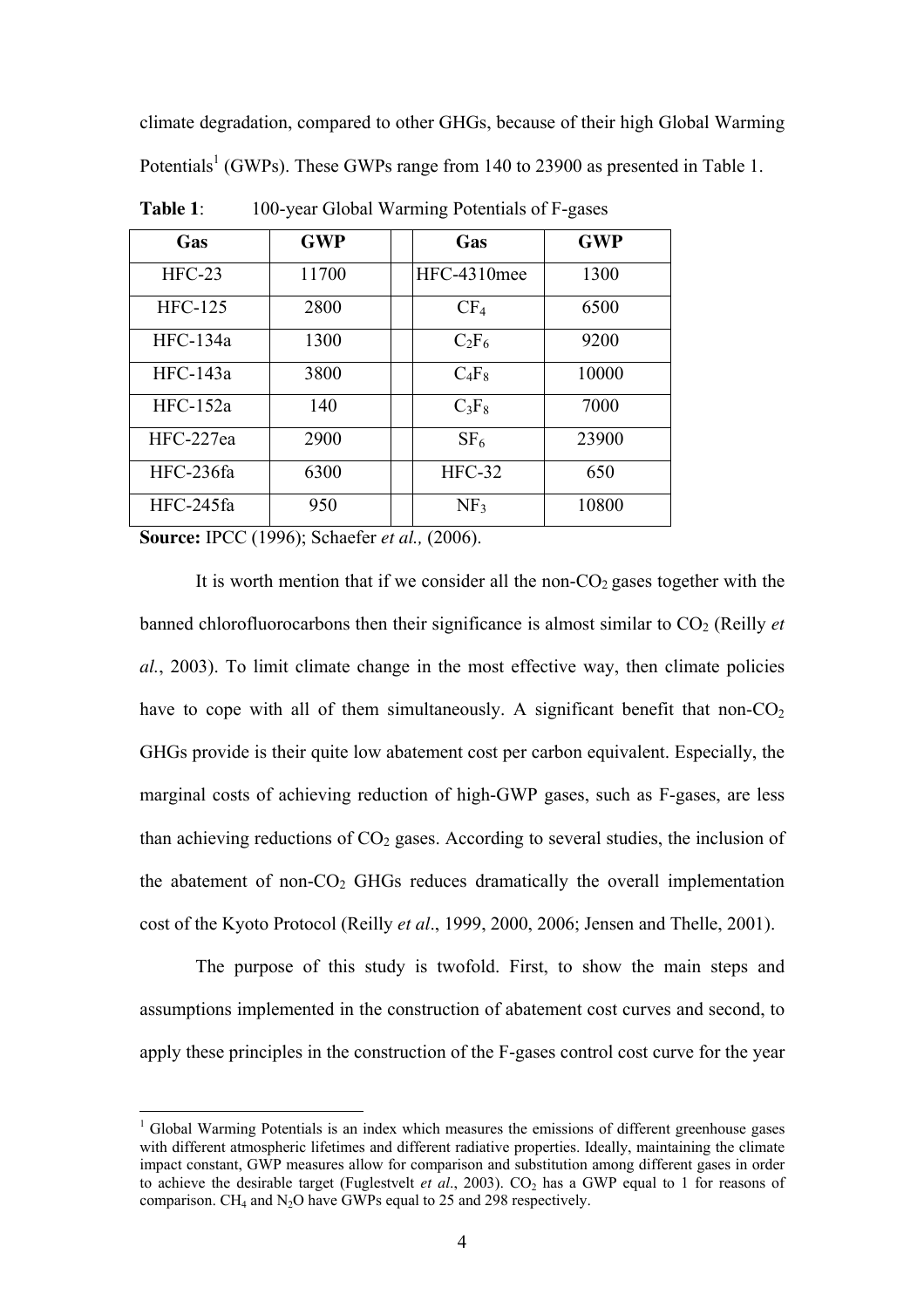2020 and for the EU-27. Thus the structure is as follows. Section 2 reviews the existing relative efforts of research and academic institutions on constructing abatement cost curves for F-gases. Section 3 sets the basic hypotheses behind the construction of abatement cost curves as well as the principles of calculation. Section 4 explains the estimation of F-gases emissions by activity and sector. Section 5 derives the stepwise abatement cost curve in the case of F-gases. The last section concludes this research emphasizing the main steps in the construction of abatement cost curves and the existing limitations and comments on the F-gases marginal abatement cost case study and the associated policy implications.

#### **2. Review of existing abatement efforts**

In previous studies attention was given mainly to  $CO<sub>2</sub>$  mitigation with a number of studies using a single gas case (Hourcade and Shukla, 2001; Morita *et al*., 2001). In the absence of extensive cross-country data, until recently, a few comprehensive studies examining non-CO2 gases have been conducted (Chesnaye *et al.*, 2001). The weakness of earlier studies is that they used exogenous marginal abatement cost functions instead of incorporating non- $CO<sub>2</sub>$  gases in analytic models (Hyman *et al*., 2002).

The simultaneous examination of  $CO<sub>2</sub>$  and non- $CO<sub>2</sub>$  abatement options may have significant advantages on the so-called multi-gas control strategies. Among these advantages, we may refer to the significant cost reductions compared to a  $CO<sub>2</sub>$ -only strategy as we may have much cheaper abatement options for several non- $CO<sub>2</sub>$  GHGs (Harmelink *et al*., 2005; Blok *et al.*, 2001), while they offer a greater flexibility in the mitigation options (Lucas *et al*., 2005; Manne and Richels, 2001; Van Vuuren *et al.*, 2003; Hyman *et al.*, 2002). The Energy Modeling Forum (EMF) has performed a model comparison study on the understanding of multi-gas control strategies (EMF-21). Van Vuuren *et al.,* (2006) and Weyant and De la Chesnaye (2006) claim that on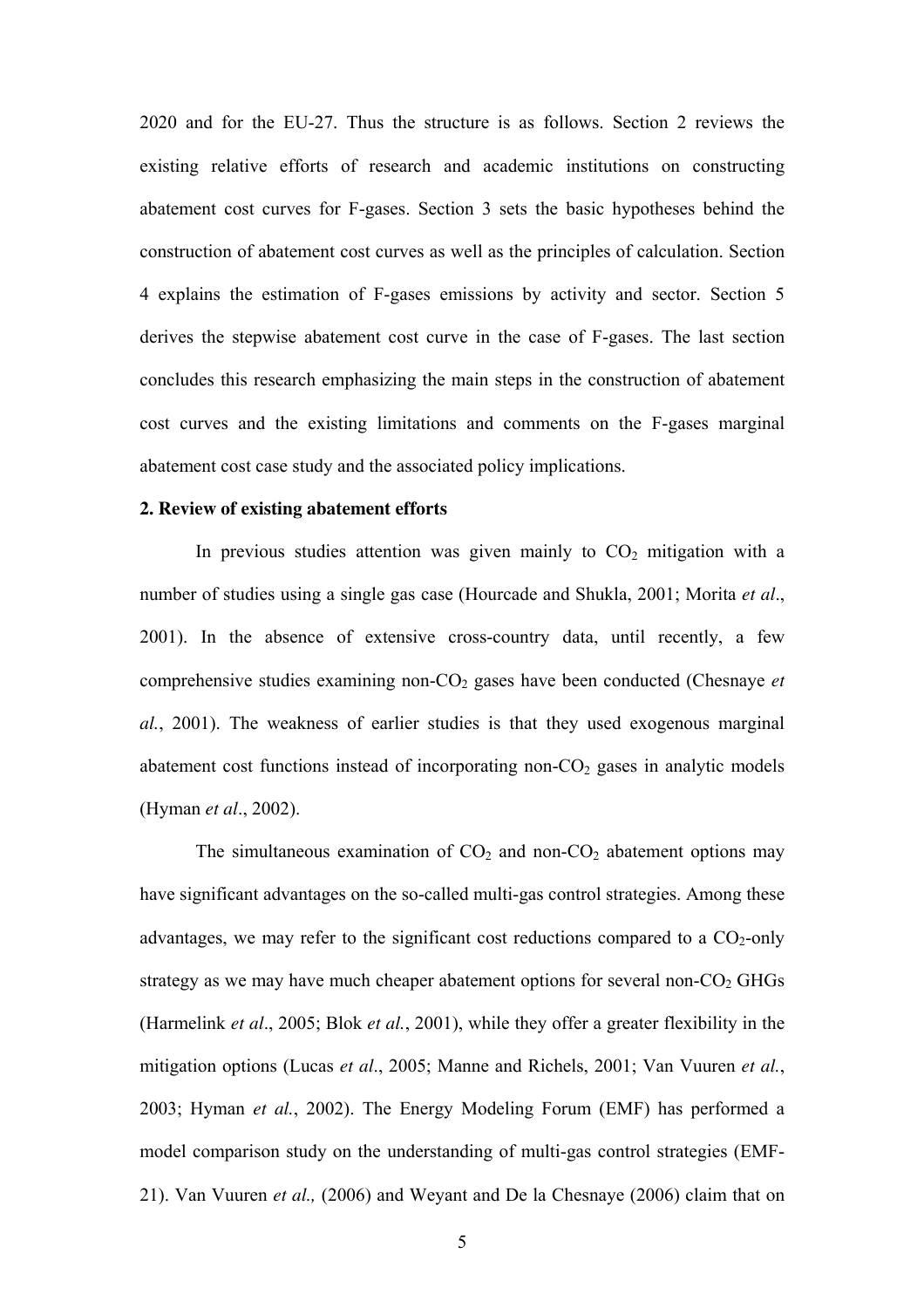average and across models a multi-gas strategy may lead to a reduction in cost of approximately 30-60% compared to abating only  $CO<sub>2</sub>$  emissions.

The 21<sup>st</sup> study of Energy Modelling Forum (EMF-21) at Stanford University assemble modelling teams from around the world in order to assess the costeffectiveness of non- $CO<sub>2</sub>$  greenhouse gas abatement options and costs and the results have been published in a special issue of the Energy Journal (Rose *et al.*, 2008). In this issue, Schaefer *et al*., (2006) investigate future emissions and potential reductions of F-gases. They summarize the abatement options under six categories: substitution, improved containment, recovery and recycling, modified product design, process optimization and destruction. They claim that F-gases emissions are likely to continue their massive increase and the share of developing countries' F-gases emissions will also continue to increase as a result of their rapid economic growth. They argue that developing countries will provide some of the largest and low-cost abatement opportunities for F-gases.

Following the methodology of EMF-21 study, the USA Environmental Protection Agency conducted a comprehensive report about non- $CO<sub>2</sub>$  greenhouse gases and they provide a set of marginal abatement curves (MAC) which allow for improved understanding of the abatement potential of non- $CO<sub>2</sub>$  GHG (USEPA, 2006a). Gallaher *et al.,* (2005) include technology development in their study, measured by changes in input costs, productivity and abatement efficiency of mitigation options and extract marginal control cost curves using EMF-21 set. Lucas *et al*., (2005) present a methodology to assess the potential long-term contributions of non-CO2 GHGs in various control options. They rely on EMF-21 projects MAC curves and find that along with the F-gases, energy related methane emissions constitute the highest share of total non- $CO<sub>2</sub>$  control potential representing a large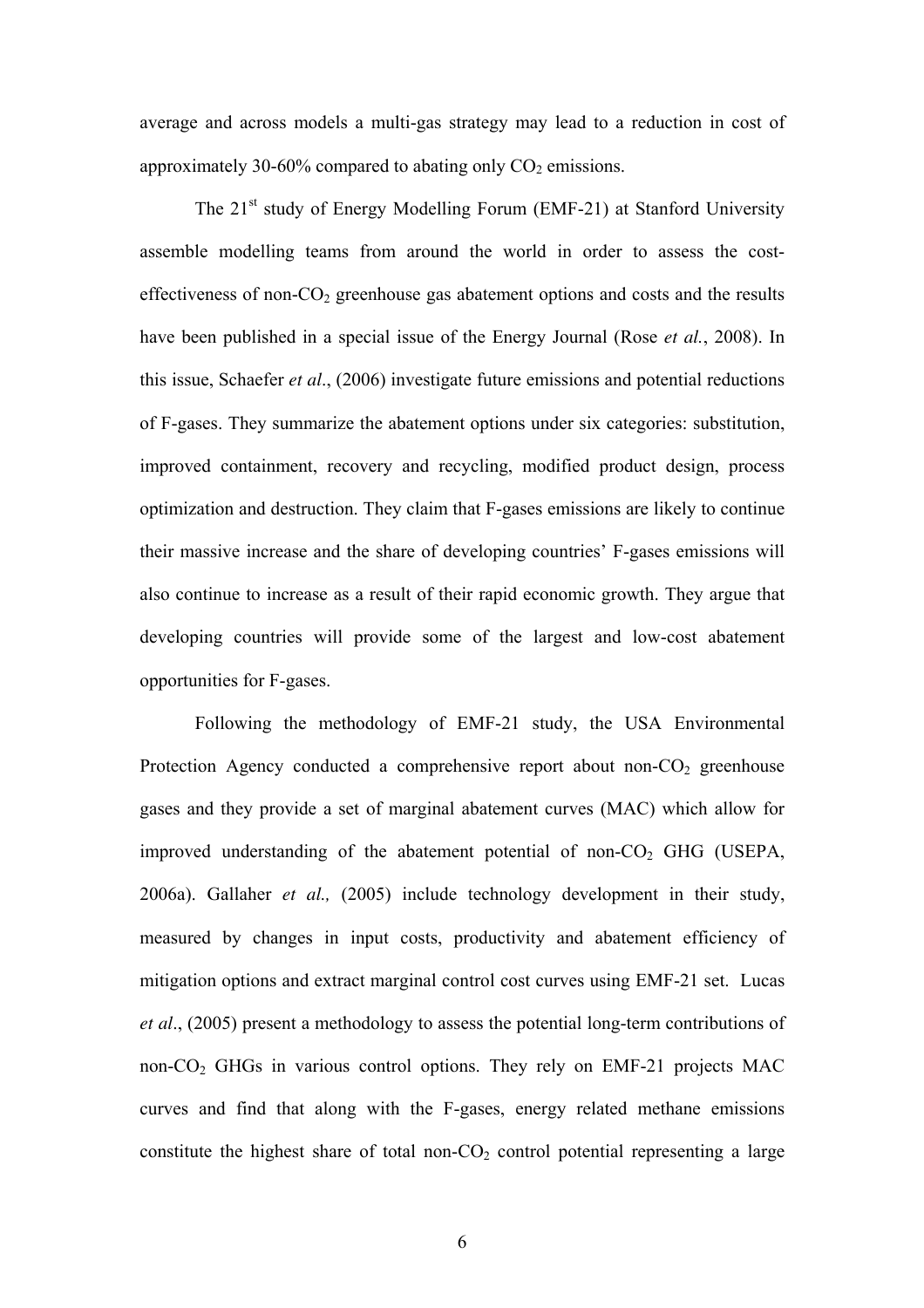emission source with a large potential reduction (about 90% compared to baseline in 2100).

In March 2007, the European Council decided to set an autonomous target for European climate policy, a reduction of 20% of GHG emissions until 2020, compared to 1990. IIASA developed an analytical tool, the GAINS model, which quantifies the potential reductions and costs of six greenhouse gases,  $CO<sub>2</sub>$ ,  $CH<sub>4</sub>$ , N<sub>2</sub>O, HFC, PFC and  $SF_6$ , for 43 European regions (IIASA, 2008).

To finalize our review on F-gases research, let us discuss the existing estimates of control methods available and the resulting emissions reductions and the associated costs. Thermal destruction of HFC-23, generated as a byproduct of HCFC-22 production is an important reduction option with a maximum feasible abatement efficiency of 98% (Irving and Branscombe, 2002; Klein Goldewijk *et al.*, 2005). 90% of the reduction can be achieved at cost approximately 1\$/tCeq and the 98% at cost of almost 100\$/tCeq (Harnisch and Gluckman, 2001). Additional reductions in HFC-23 emissions from the HCFC-22 production demands extra equipment. Thus after achieving the technically efficient reduction through process optimization, a thermal afterburner incinerating the hydro fluorocarbon in furnaces fuelled by gases, like natural gas, may be installed. $2$ 

Control in the case of HFCs can be achieved by better sealed applications in commercial refrigeration and in mobile A/C with a potential annual reduction in leakage rates of approximately 20% and 10% respectively (Schwarz and Leisewitz, 1999). Moreover HFC recovery with product disposal may decrease these emissions by almost 25% while substitution of HFCs with hydrocarbon which substances with zero GWP as in commercial refrigerator and in foam blowing (isobutane, propane or

<sup>&</sup>lt;sup>2</sup> The capital cost of a typical plant of 10,000 tones per year is  $\epsilon$ 3 m with an annual operating and maintenance cost of  $\epsilon$ 0.2 m (Harnisch and Hendriks, 2000).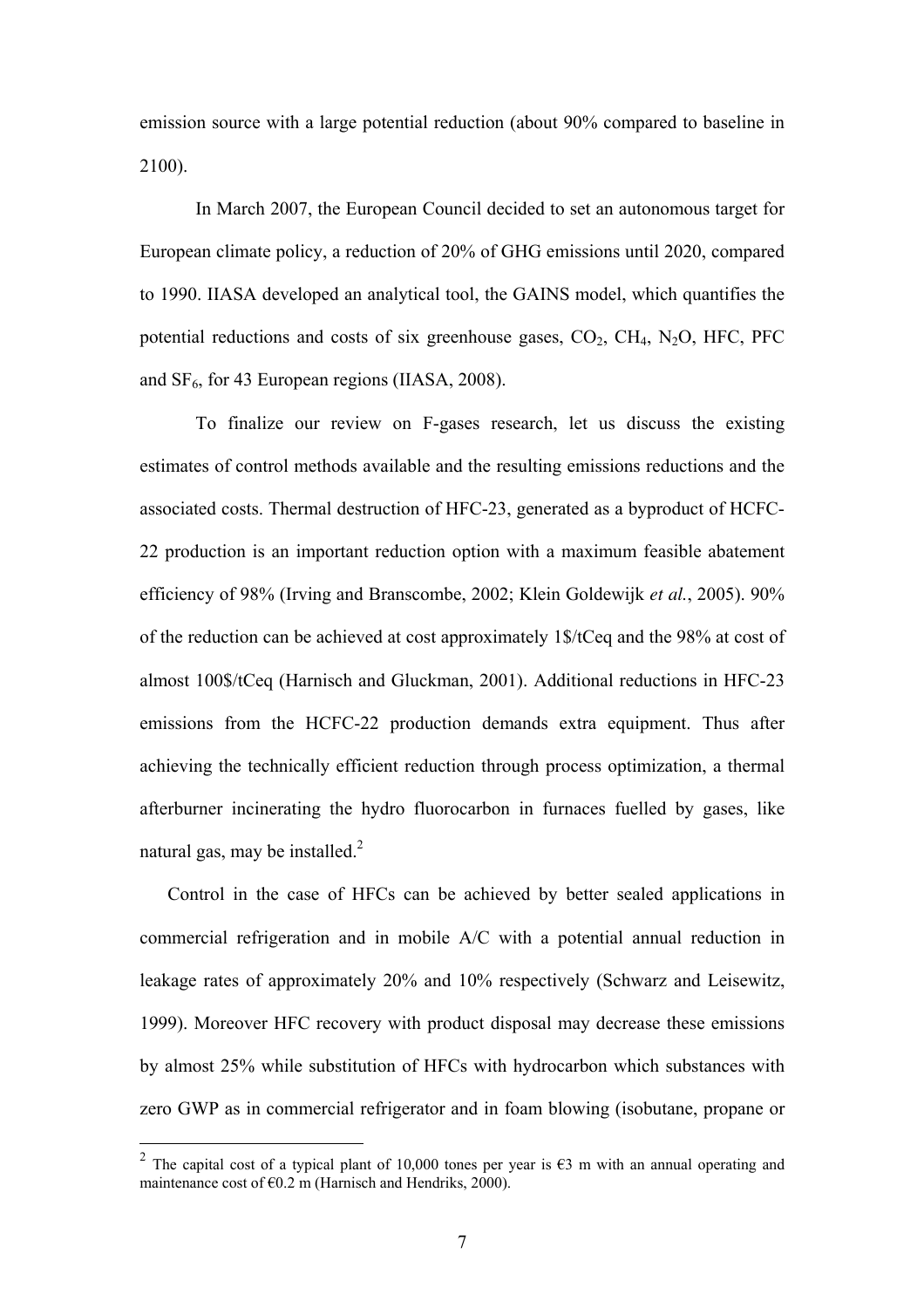mix of both) by 100% (Heijnes *et al*., 1999). Improvement in collecting (recycling) discarded refrigerators and freezers may be expected to reduce emissions by 80% till 2020.

The maximum control of HFC emissions may be around 95% with 80-90% control in stationary refrigeration at cost less than 250\$/tCeq in 2050 and 95% reduction at cost up to 500\$/tCeq in 2100 (Harnisch and Hendriks, 2000; Harnisch and Gluckman, 2001). Similarly for foam blowing reduction of 80-90% in 2050 and 100% in 2100 may be achieved at cost less than 50\$/tCeq in both years. In the case of mobile A/C emissions control can reach 100% in 2050 at cost less than 200\$/tCeq. For PU foams, conversion cost may vary from 0.5 to 4 m  $\epsilon$  per company without taking into consideration the potential cost savings from the replacement of expensive HFC with cheaper CO<sub>2</sub> blends (USEPA, 2006a, b).

The leakages in transport refrigeration, say due to vibrations, may be reduced by regular checks in detecting early leaks at least once a year.<sup>3</sup> The increased use of natural refrigerants (like ammonia and carbon dioxide) in industrial refrigeration may lead to 7% potential reduction compared to 2020 business as usual emissions and 15% in 2030 with estimated associated cost at a  $634$  per tone abated CO<sub>2</sub> in 2020 and 2030 (Rhiemeier and Harnisch, 2009).

Perfluorocarbon (PFC) emissions ( $CF_4$  and  $C_2F_6$ ) are byproducts of primary aluminium production. Main mitigation options use modern process technology for aluminium production like Point-Feed Prebake (PFPB). At the moment, almost one third of total aluminium production is achieved by using old Vertical and Horizontal Søderberg (VSS, HSS) methods. According to Heijnes *et al*., (1999) almost 80%

 $\overline{a}$ 

<sup>3</sup> Costs for a system check are around €50 per vehicle per hour of service implying a control cost of €32 per tone abated CO<sub>2</sub> eq in 2020 (Rhiemeier and Harnisch, 2009). Control costs of €40 per t controlled is assumed for maritime transport leakage reduction in 2020.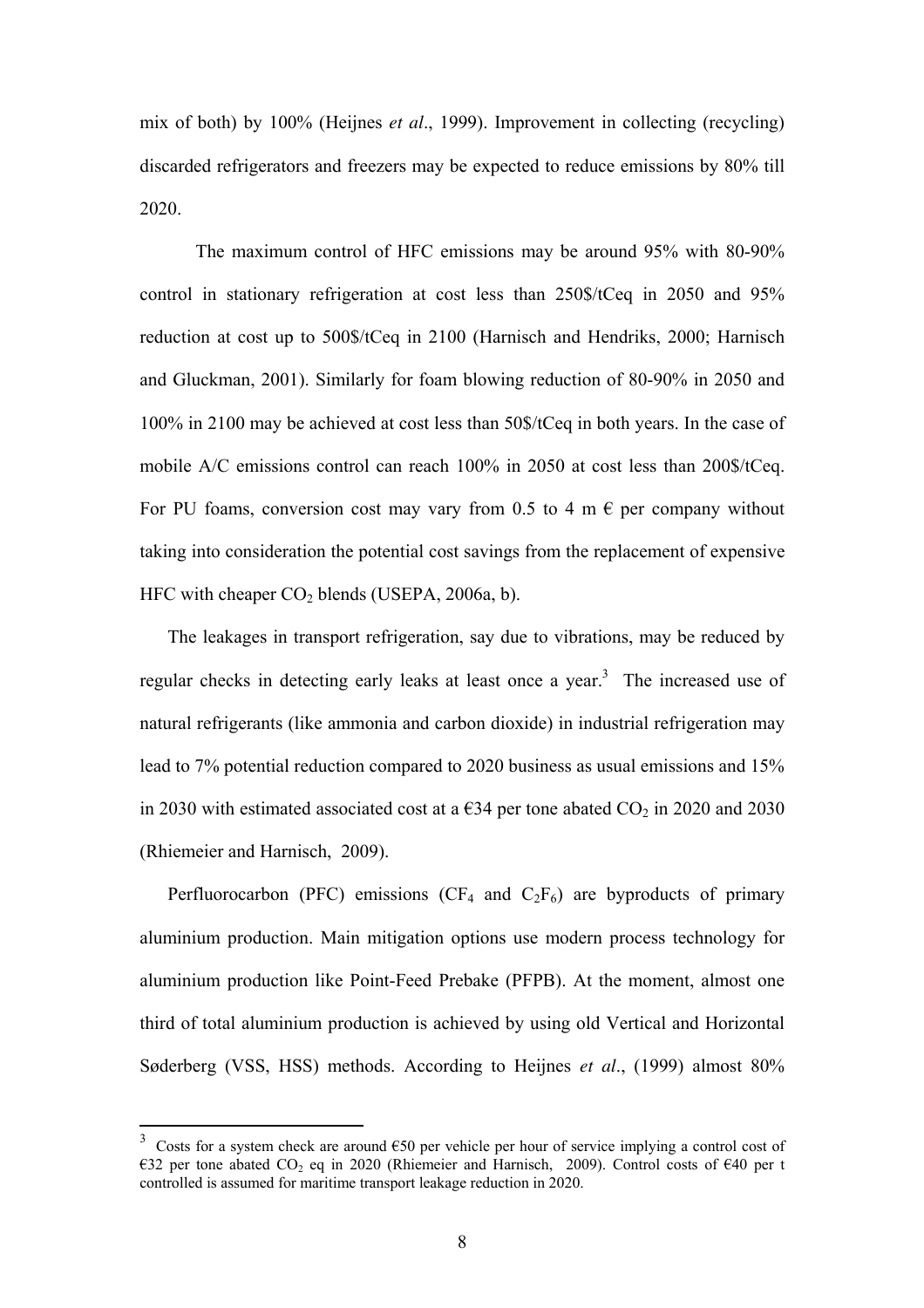reduction can be achieved globally from aluminium production. Control cost for VSS conversions are almost 200\$/tCeq while for conversions or retrofitting of Side Work and Centre Work Prebake (SWPB, CWPB) methods the cost may be negative (Harnisch and Hendriks, 2000). In the semiconductor manufacturing and solvents reductions of 50%-80% can be achieved at less than 100\$/tCeq (Harnisch and Hendriks,  $2000$ <sup>4</sup>.

In addition, efforts in the future have to concentrate on converting the existing less efficient smelters using SWPB and VSS methods. According to Rhiemeier and Harnisch (2009) the conversion of the last European smelters using SWPB and VSS technologies led to a 661 kt  $CO<sub>2</sub>$  eq PFC reduction, assuming that conversion to PFBS method for plants using VSS will reduce emissions by a factor of 10 and for plants using SWPB method by a factor of 27.

To replace  $C_2F_6$  and  $CF_4$  the industry has developed NF<sub>3</sub> remote plasma clean systems which may have an installation cost of around €50000 with extra net annual cost of around  $E12000$  per chamber (USEPA, 2006b). Similarly to abate emissions from the plasma etching process that account to around 20% of all semiconductor emissions, a capital cost of around  $\epsilon$ 30000 per etching chamber is required for the purchase and installation of the system (USEPA, 2006b).

If we assume conversion cost of  $\epsilon$ 500 / t aluminium for converting SWPB to SFPB and  $\epsilon$ 100 for converting VSS to PFPB then Harnisch and Hendriks (2000) estimate a total investment cost of around  $\epsilon$ 220 m, leading to abatement cost of  $\epsilon$ 6.5 / t abated  $CO_2$  eq for the conversion of smelters using VSS and  $\epsilon$ 109 / t abated  $CO_2$  eq for conversion of smelters using SWPB technologies.

 $\overline{a}$ 

<sup>&</sup>lt;sup>4</sup> There are no SWPB smelters left in Europe as the plants in Vlissingen and San Cirpian have been converted to PFBB (Rhiemeier and Harnisch, 2009).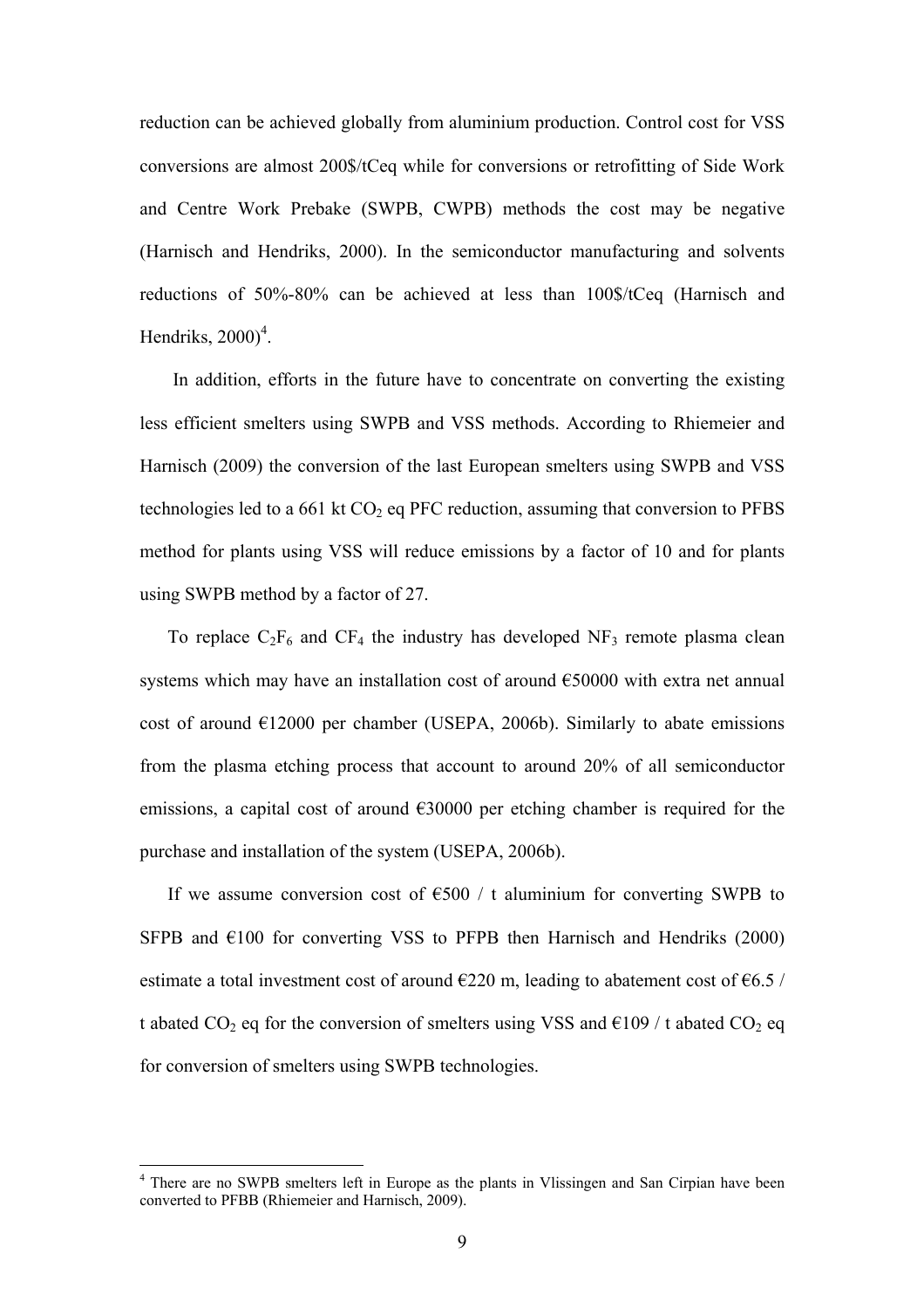In the case of sulphur hexafluoride emission controls the main methods are improved recovery, minimization of leakages and optimal use. Investment costs for internal monitoring with a centralized  $SF_6$  supply system combined with installation flow meters at a single workstation equals to around  $\epsilon$ 30000 with operating cost of €5000 per year. Cental gas storing has an investment cost of  $€100000$  per site with extra operating and maintenance cost of  $E150000$  per site per year. Improved filling processes may have an investment cost of €60000 per site. Leakage detection with helium applies only to manufacturing process and investment cost is assumed to be on average €500000 per site with annual operating and maintenance cost of around €50000 (Rhiemeier and Harnisch, 2009).

An important control method is the substitution of  $SF<sub>6</sub>$  by  $SO<sub>2</sub>$  with abatement efficiency of 100%. An investment of  $\epsilon$ 100000 to switch to SO<sub>2</sub> is required and this cost is not negligible if we think that most of the metalworks are small and medium companies.

Emissions from magnesium production and magnesium die casting, may be controlled by almost 90% at cost up to 200\$/tCeq while in the case of semiconductor manufacture and other applications we may expect 90% reduction in 2050 at cost less than 100\$/tCeq and almost 100% at cost up to 400\$/tCeq (Harnisch and Hendriks, 2000; Heijnes *et al*., 1999).

#### **3. Economic and technical assumptions in cost calculation**

 Abatement technologies differ both as to cost and applicability. The important initial assumptions are the following.

1. Control costs are independent of order of introduction and control technologies are scale specific. There are fixed abatement coefficients (implying constant returns to scale) over the abatement range at which each technology is potentially efficient.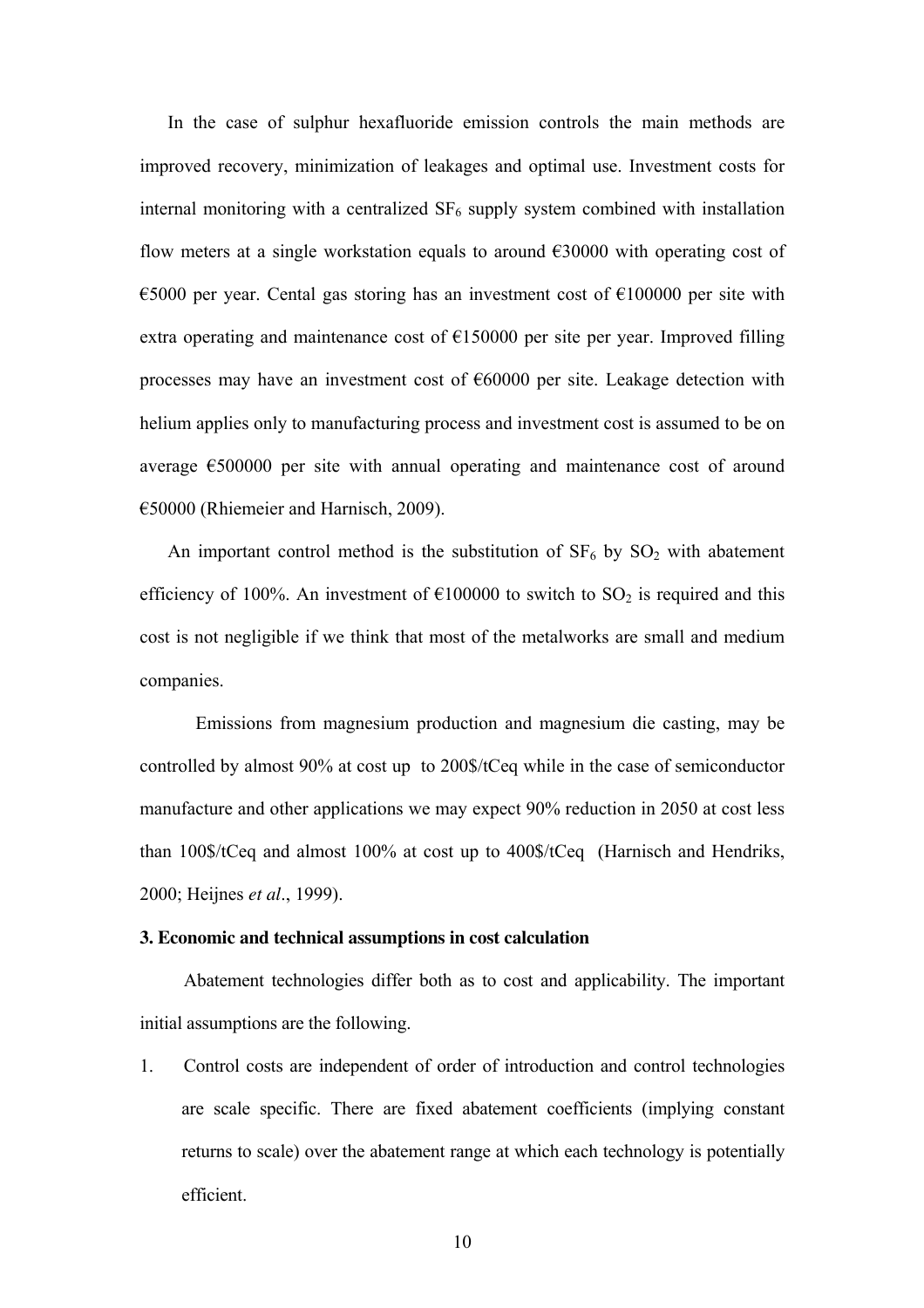- 2. Fuel use and costs are assumed given independently of abatement policy.
- 3. There is a competitive market for chemical control methods accessible to all European countries at the same conditions. Country specific conditions may include average operating hours, fuel prices, capacity/vehicles utilization and emission factors.
- 4. It is assumed that regulatory authorities seek to maximize abatement subject to a budget constraint: a cheaper option will always be preferred over a more costly one. It would be economically inefficient to introduce relatively costly control options unless opportunities for using cheaper alternatives had already been exhausted. The relative economic efficiency of alternative options is compared by reference to "cost-effectiveness" which, for a given option at a given site, is the total annualized cost divided by the annual tonnes of chemical removed.

 Within each step the marginal cost is taken equal to average cost and then extra technologies are added up in order to get the maximum feasible reduction. To rank the options in the most cost-effective way requires that MC should increase with TAC. We look for an efficient frontier (minimal cost envelope) which will give us the optimal total cost function. For any specified level of total emissions reduction, the corresponding point on the marginal cost curve specifies the set of plant-specific abatement technologies that minimize overall cost; i.e. in the first step in ranking the technologies used in each plant (boiler) we take the lowest MC equal to the average cost for the first technology used and then, we add up extra technologies to get the maximum feasible abatement that can be achieved by the plant/boiler under consideration.

 Marginal costs increases are due to the effect of switching between technologies as the scale or level of abatement rises. The marginal cost curve has a staircase shape (i.e. it is a discontinuous step function) with each step representing a particular discrete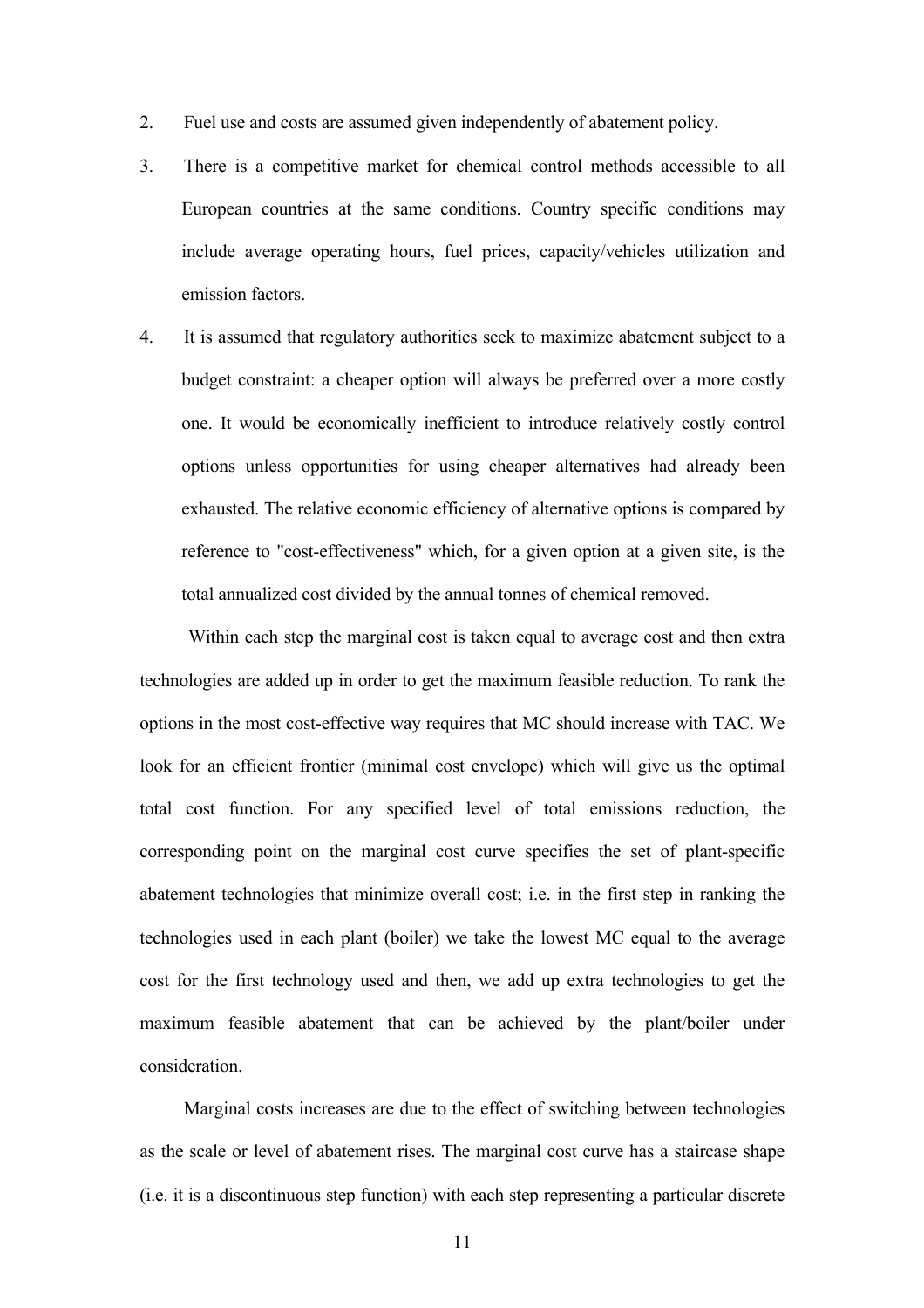abatement technology. The level of each step indicates the incremental cost of a technology relative to the maximum incremental amount of chemical removed by introducing that technology. The sequence of efficient technologies gives us the long run marginal cost of abatement.

 To calculate the marginal cost per tonne of chemical removed (MC/t ChR or simply MC) we need the total annualized cost (TAC) of all methods which can be applied to the country in question and the number of tonnes of chemical removed (ChR) by applying the technology. The figures needed to produce the marginal least cost curve for an individual plant (or sector) in a country are then the MChR and MC. It can be seen that the marginal technology cost (MTC) is given as

$$
MTC_t=(MC_t)^* (MChR_t)
$$

This indicates that the total cost of abatement (TC) may be calculated as:

$$
TC_t(ChR_t) = \Sigma MTC_t = \Sigma [(MC_t) * (MChR_t)]
$$

This procedure generates a series of points which are connected in the form of a step function with many small steps. The height of each step is the incremental cost of moving to the next abatement technology. Figure 1 presents the analytic steps in extracting the stepwise control cost curve.

#### **4. Estimation of F-gases emissions by activity and sector**

To calculate the chemicals emitted from each source  $(ChE_p)$  we estimate the total annual emissions for a given chemical in each sector for each European country. The ChE<sub>p</sub> is determined by: ChE<sub>p</sub> =  $\sum$  [PR <sub>ijt</sub> x (1-AE<sub>t</sub>) E<sub>pij</sub> x AR<sub>ijtf</sub>

Where i represents country, j sector, t technology, f fuel and p pollutant. PR stands for production levels;  $AE_t$  the abatement efficiency of method t; AR application rate.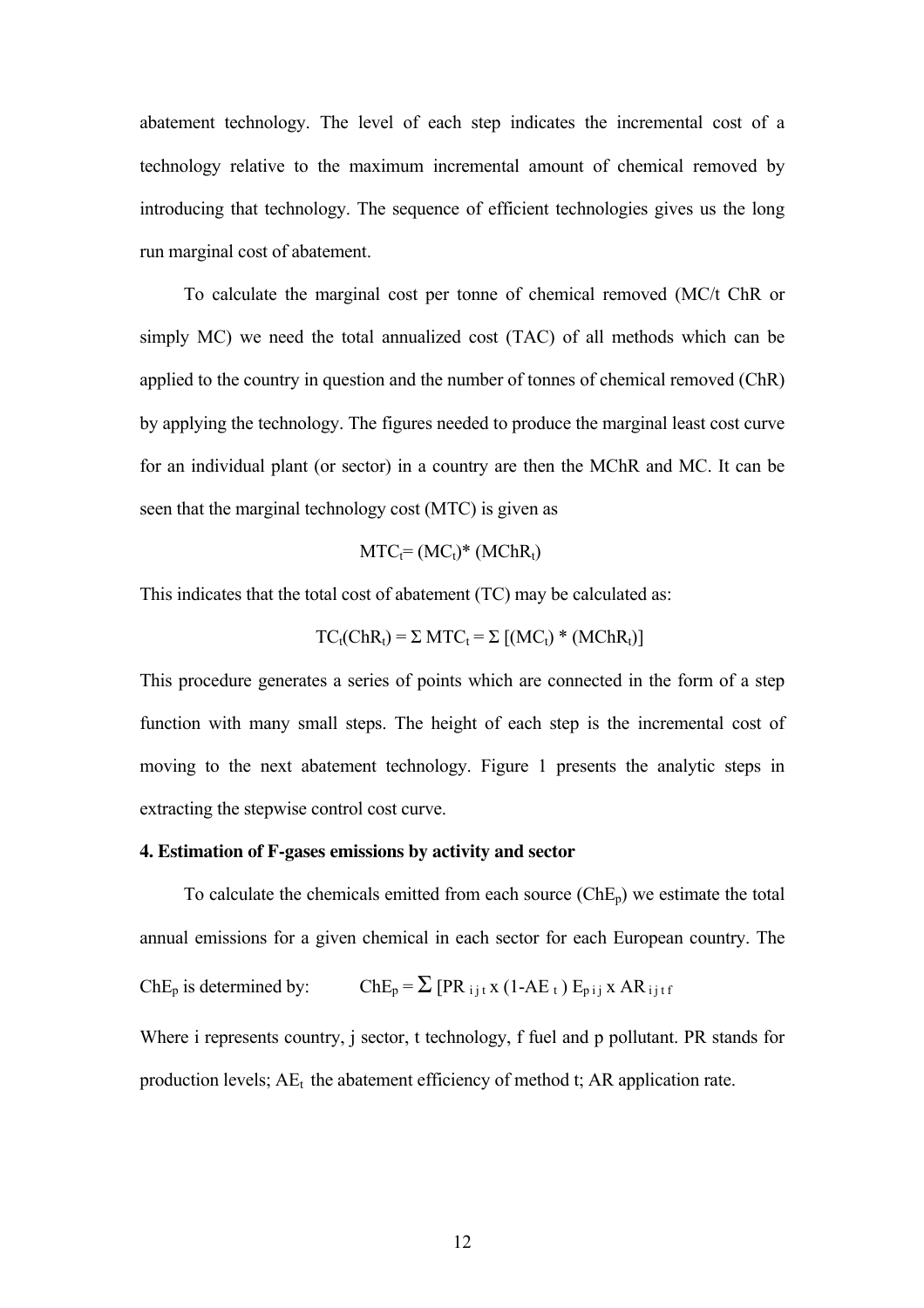



 If an abatement technology is introduced which has a lower marginal cost at some level of abatement than the technology applied before, then this technology has to be applied first. The control methods applied before are not taken into consideration. Building up the source cost functions we eliminate any technology choices which yield non-convex regions of the cost curve. National cost curves therefore will exhibit nondecreasing marginal costs and the most cost-effective techniques will be the proper abatement techniques for the national decision maker.

 Table 2 presents the chemicals emitted by twelve source categories (either ODS substitutes or industrial) and the reasons of these emissions (in parentheses).

**Source**: Halkos (1992)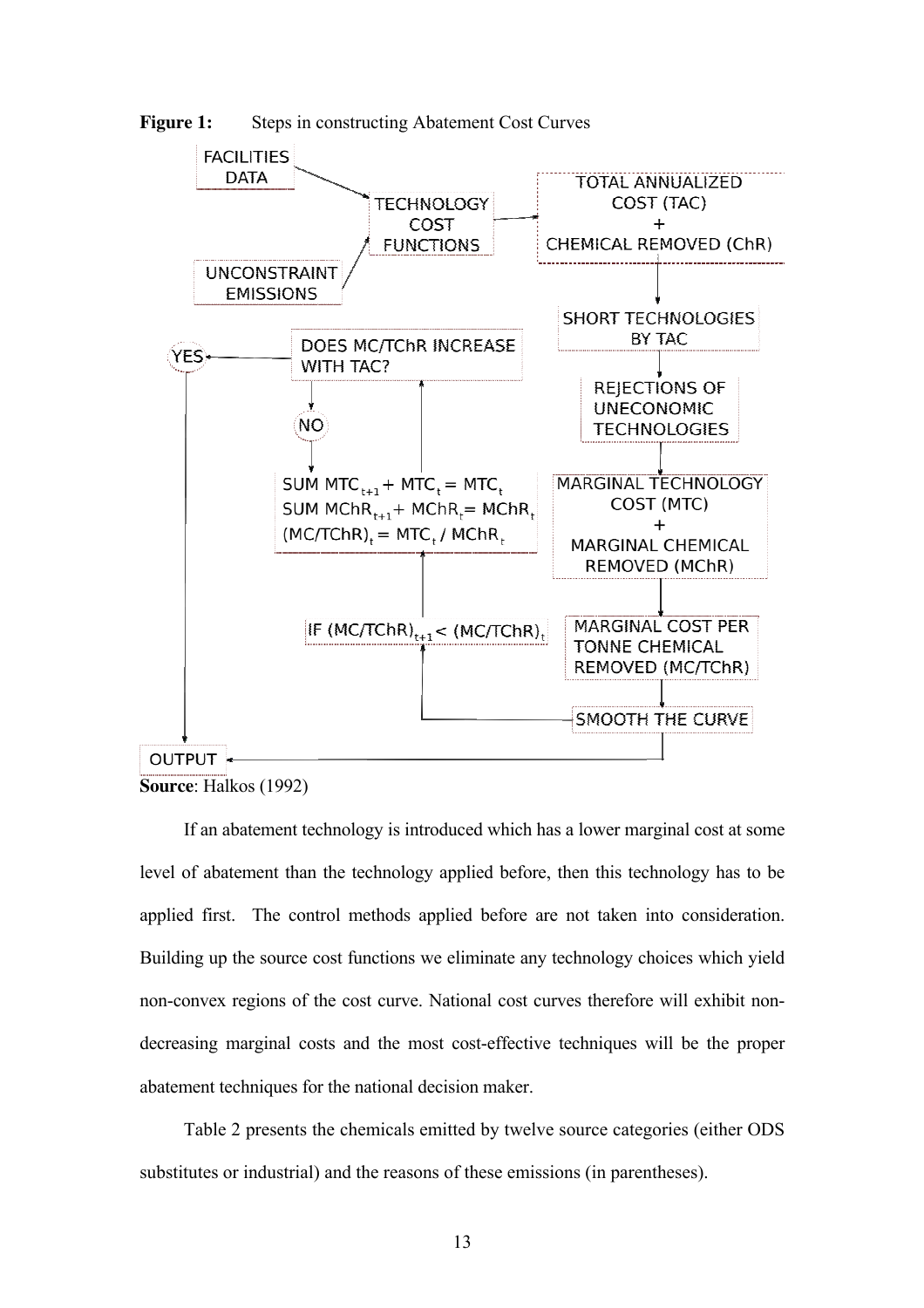| <b>radic 2.</b> Chemicals emitted by source eategory<br><b>ODS</b> Substitutes (emissions causes) |                                                    |  |  |  |  |  |
|---------------------------------------------------------------------------------------------------|----------------------------------------------------|--|--|--|--|--|
| <b>Source Category</b>                                                                            | <b>Emitted Chemicals</b>                           |  |  |  |  |  |
| A/C and REF (system leakages and                                                                  | HFC-32, HFC-125, HFC-134a,                         |  |  |  |  |  |
| emissions during equipment service and                                                            | HFC-143a, HFC-152a, HFC-236fa                      |  |  |  |  |  |
| disposal)                                                                                         |                                                    |  |  |  |  |  |
| Foams (blowing agent released during                                                              | HFC-134a, HFC-152a, HFC-245fa, HFC-                |  |  |  |  |  |
| foam manufacture, use and disposal)                                                               | 365mfc                                             |  |  |  |  |  |
| Solvents (leakages from cleaning equip-                                                           | HFC-43-10mee, various PFCs                         |  |  |  |  |  |
| ment and evaporation from open-air use)                                                           | and PFPEs                                          |  |  |  |  |  |
| Metered-dose inhalers (Propellant                                                                 | HFC-134a, HFC-227ea                                |  |  |  |  |  |
| released in delivering medicine to lungs)                                                         |                                                    |  |  |  |  |  |
| Aerosol (Propellant released to deliver                                                           | HFC-134a, HFC-152a                                 |  |  |  |  |  |
| product)                                                                                          |                                                    |  |  |  |  |  |
| Fire control (agent emitted from system                                                           | CF4, HFC-23, HFC-227ea,                            |  |  |  |  |  |
| leakages and in fire extinction)                                                                  | HFC-236fa                                          |  |  |  |  |  |
|                                                                                                   | <b>Industrial (emissions causes)</b>               |  |  |  |  |  |
| <b>Source Category</b>                                                                            | <b>Emitted Chemicals</b>                           |  |  |  |  |  |
| HCFC-22 production (byproduct of                                                                  | $HFC-23$                                           |  |  |  |  |  |
| incidental overfluorination)                                                                      |                                                    |  |  |  |  |  |
| Aluminium production                                                                              | CF4, C2F6                                          |  |  |  |  |  |
| (byproducts formed)                                                                               |                                                    |  |  |  |  |  |
| Semiconductor manufacture (fluorine                                                               | $CF_4$ , $C_2F_6$ , $C_3F_8$ , $C_4F_8$ , $SF_6$ , |  |  |  |  |  |
| sources for etching circuits, cleaning                                                            | $HFC-23, NF3$                                      |  |  |  |  |  |
| chambers)                                                                                         |                                                    |  |  |  |  |  |
| Magnesium production and casting                                                                  | SF <sub>6</sub>                                    |  |  |  |  |  |
| (cover gas to prevent oxidation of                                                                |                                                    |  |  |  |  |  |
| magnesium. Various leakages)                                                                      |                                                    |  |  |  |  |  |
| Electrical equipment manufacture                                                                  | SF <sub>6</sub>                                    |  |  |  |  |  |
| (gas equipment insulation)                                                                        |                                                    |  |  |  |  |  |
| <i>Electrical equipment use</i> (Insulating gas                                                   | SF <sub>6</sub>                                    |  |  |  |  |  |
| emitted from leaks and during equipment                                                           |                                                    |  |  |  |  |  |
| service and disposal)                                                                             |                                                    |  |  |  |  |  |

Table 2: Chemicals emitted by source category

**Source:** Modified from Schaefer *et al.,* (2006, p. 65)

 Next we now examine the available sectors and the associated activities. For HFCs emissions, the following activities may be considered

## • **Emissions of HFC-23 gas as by-product from the production of HCFC-22.**

The latter is produced both for the final use as for instance in refrigeration and air-conditioning systems and foam manufacturing or as a feedstock for the production of other fluoroorganics like PTFE. The formation of HFC-23 depends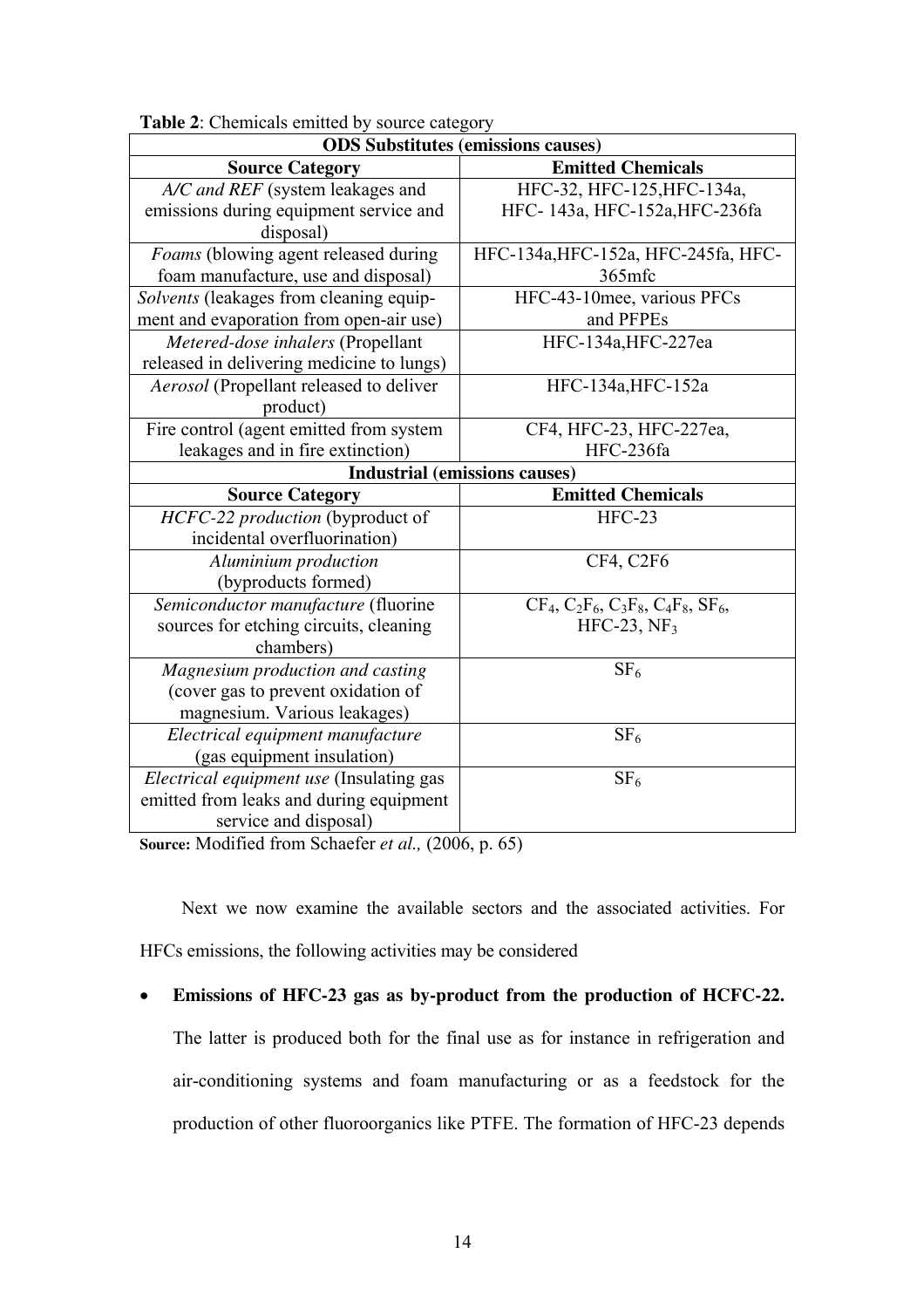on process and manufacturing conditions adopted and may vary from 1.5% to 4% of the HCFC-22 production (Rhiemeier and Harnisch, 2009).

• **Cooling and stationary air conditioning.** To differentiate among emissions and cost differences among sources, five sub-sectors are considered. Namely, domestic small hermetic refrigerators; commercial refrigeration; refrigerated transport; industrial refrigeration; and stationary air conditioning.

Commercial refrigeration is the second largest emitter due to leakages during installation, maintenance and disposal of systems. It consists of three categories of equipment: stand-alone, condensing units and centralized systems. Commercial refrigeration main control method is the leakage reductions, the regular inspections (say twice a year) and the installation of leak detectors in refrigerants over 300kg. Due to CFC ban, commercial refrigeration use HCFC-22 and HCFC blends. Since 2000, the European Regulation 2037/2000 banned HCFC in all refrigerating equipments. Industrial refrigeration applications involve food processing, heat recovery, process refrigeration and industrial heat pumps. Main refrigerants are ammonia and HFC (replacing CFC and HCFC). According to UNEP (2006), the annual leakage is approximately 8-10%.

In the case of transport refrigeration a study by Schwarz and Rhiemeir (2007) showed that for the EU-27 transport emissions in the maritime and railway sectors were 447 kt  $CO_2$  eq in 2006, reaching the level of 2.8 m t of  $CO_2$  eq or 7% of the total HFC emissions from refrigeration and A/C sector in 2010. In stationary A/C main refrigerants used are HFC-407C, R134a and R410. Emissions take place during installation, operation and disposal.

Figure 2 presents HFC emissions from refrigeration and A/C in 2005 for a number of industrialized countries (modified from Rhiemeier and Harnisch (2009).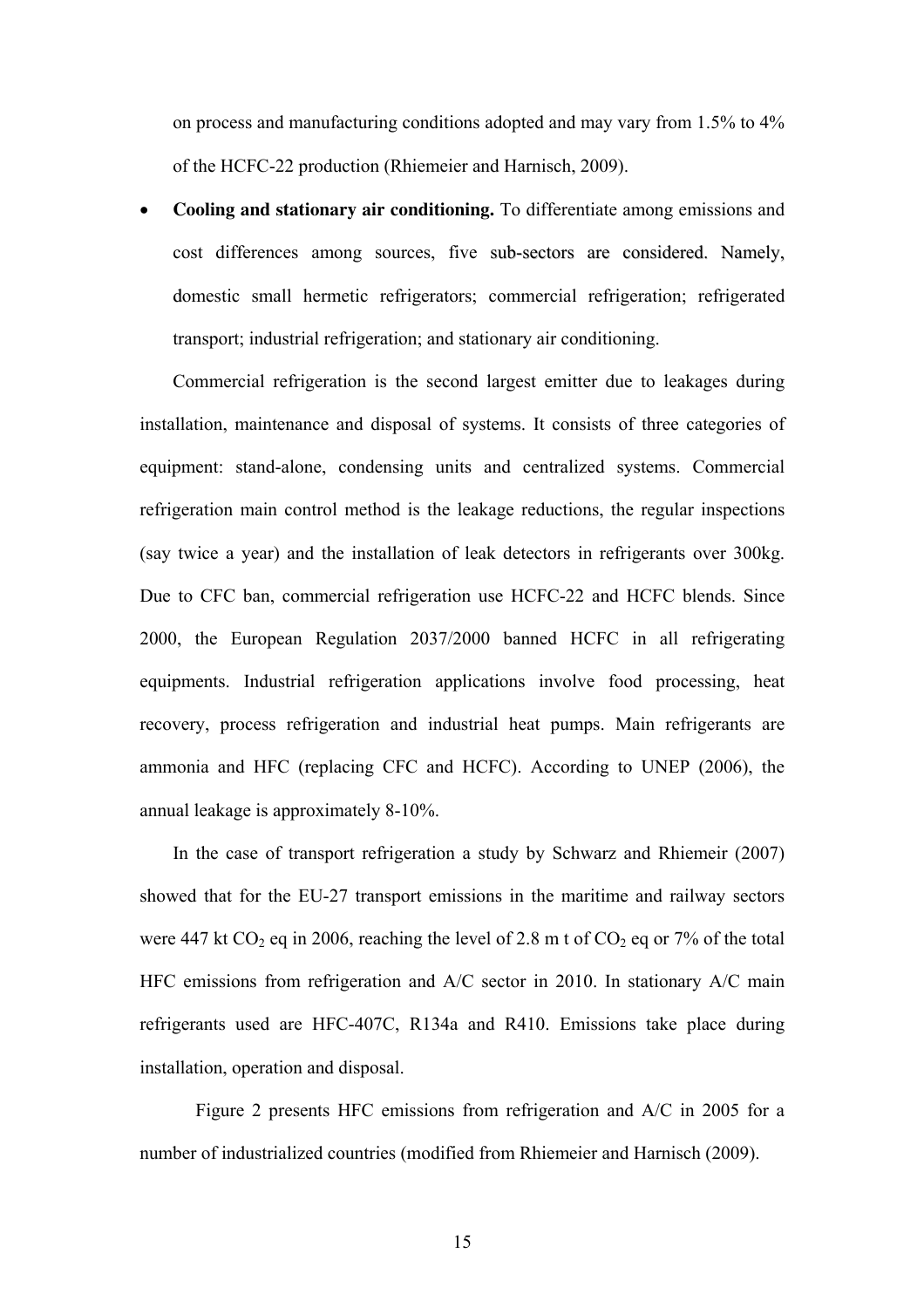

**Figure 2**: HFC emissions from refrigeration and A/C in 2005 for main pollutants

- **Mobile air conditioning.** Mobile A/C are the major source of fluorocarbon emissions due to their increased use and their large leakages. Emissions from this activity may be calculated as a function of vehicles and the annual use of the refrigerant (approximated by the average lifetime of the vehicle). GAINS estimates the use of HFC as a function of the total of light-duty vehicles, the penetration of HFC-based air-conditioners, the vehicle lifetime (around 12 years) and the average charge of HFC per car (0.67 kg HFC-134a per vehicle) (Tohka, 2005). Currently 97 m air conditioned cars were in use in the EU-27 (Rhiemeier and Harnisch, 2009; Eurostat, 2006; IPCC/TEAP, 2005).
- **Aerosols.** HFCs may be emitted from applications where HFCs are used as propellant (aerosol propellant cans, metered dose inhalers in medical cases like the asthma inhaler).
- **Aerosol foams**. They are used in cavities joining inner fixtures in housing construction. They are also called polyurethane (PU) one component foam (OCF). Since 2008, OCFs that use HFCs is banned by EC Regulation No 842/2006. According to UNEP (2006) in Europe and in 2005 almost 85% of the propellants used were hydrocarbons like propane and butane.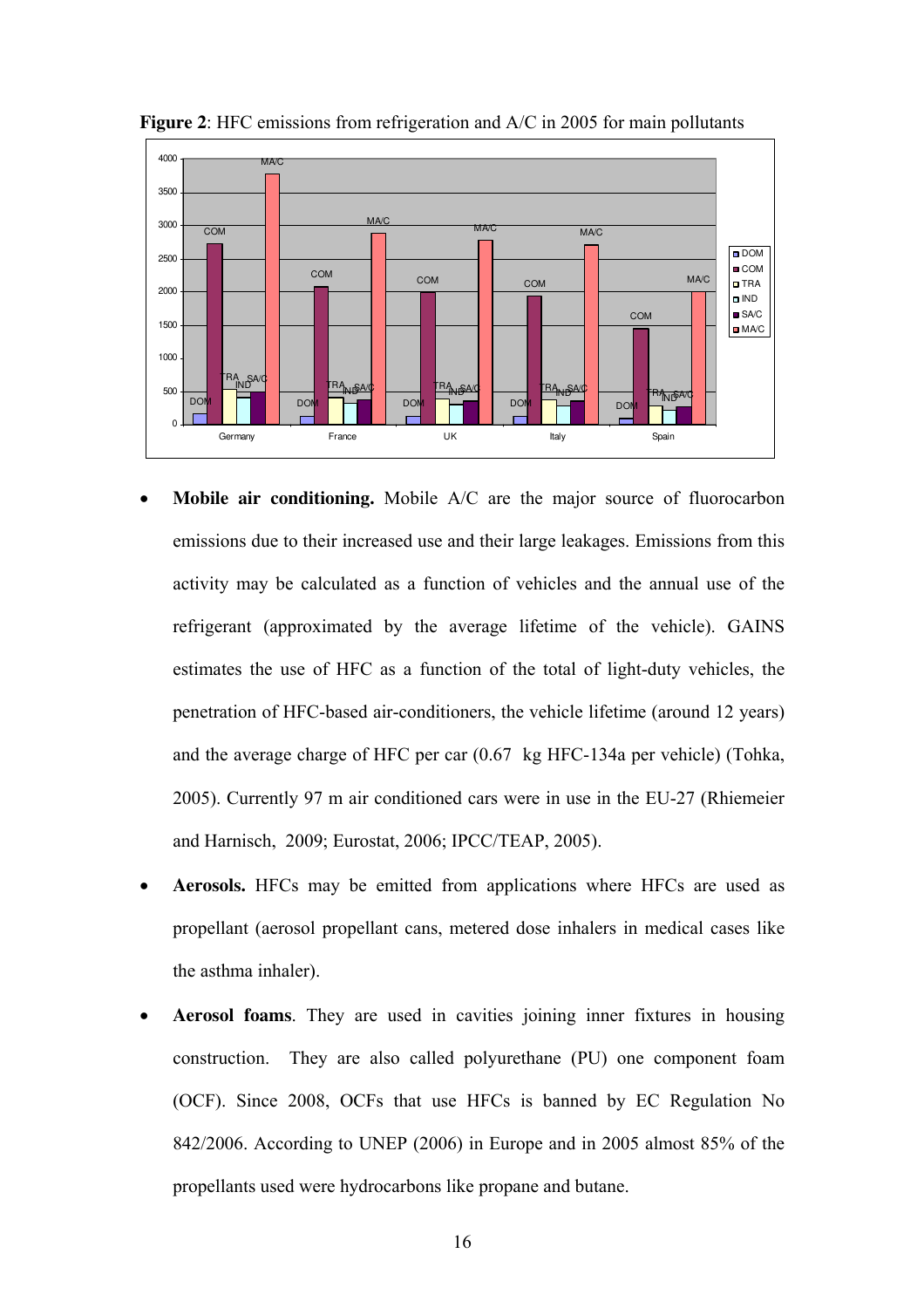• **Other foams**. They may include a number of different polyurethane foams (PU appliances, PU blocks, PU sprays, PU pipe, etc). Their end of use emissions are a function of the end of life treatment. The estimation of these emissions is very difficult. For PU foams,  $CO<sub>2</sub>$  alone or in combination with ethanol, hydrocarbon or water may be mainly used as blowing agents instead of extruded polystyrene (XPS). This method may have even 100% abatement efficiency.

Under the Montreal Protocol and after the ban of chlorofluorocarbons, hydro fluorocarbons are mainly used in the production of foams as blowing agents in a solidifying matrix of a polymer. The two main types are polyurethane (PU) and extruded polystyrene (XPS). PU one-component foams (OCF) are found in pressurized cans. HFC-134a and HFC-152a may be used as propellands in the case of OCF. Three fourths of the emissions are emitted with the use of foams and the rest of leakages take place within a year from the foam. XPS is mainly used in buildings for thermal insulation like in roofing or in exterior walls. Other PU foams are met in refrigerators and freezers.

• **Other HFC emission sources**. Here we may have fire extinguishers, specific airconditioning and refrigerator cases, etc.

PFCs comprises various substances like  $CF_4$ ,  $C_2F_6$ ,  $C_3F_8$  and  $c-C_4F_8$  and emissions come from the production of aluminium and semiconductors. Specifically:

**Primary aluminium production**. This is the main source of two anthropogenic types of PFCs emissions ( $CF_4$  and  $C_2F_6$ ). PFC is produced during the "anode" effects", which are upset conditions taking place when the level of aluminium oxide is reduced to very low level and the electrolytic bath starts to go through electrolysis.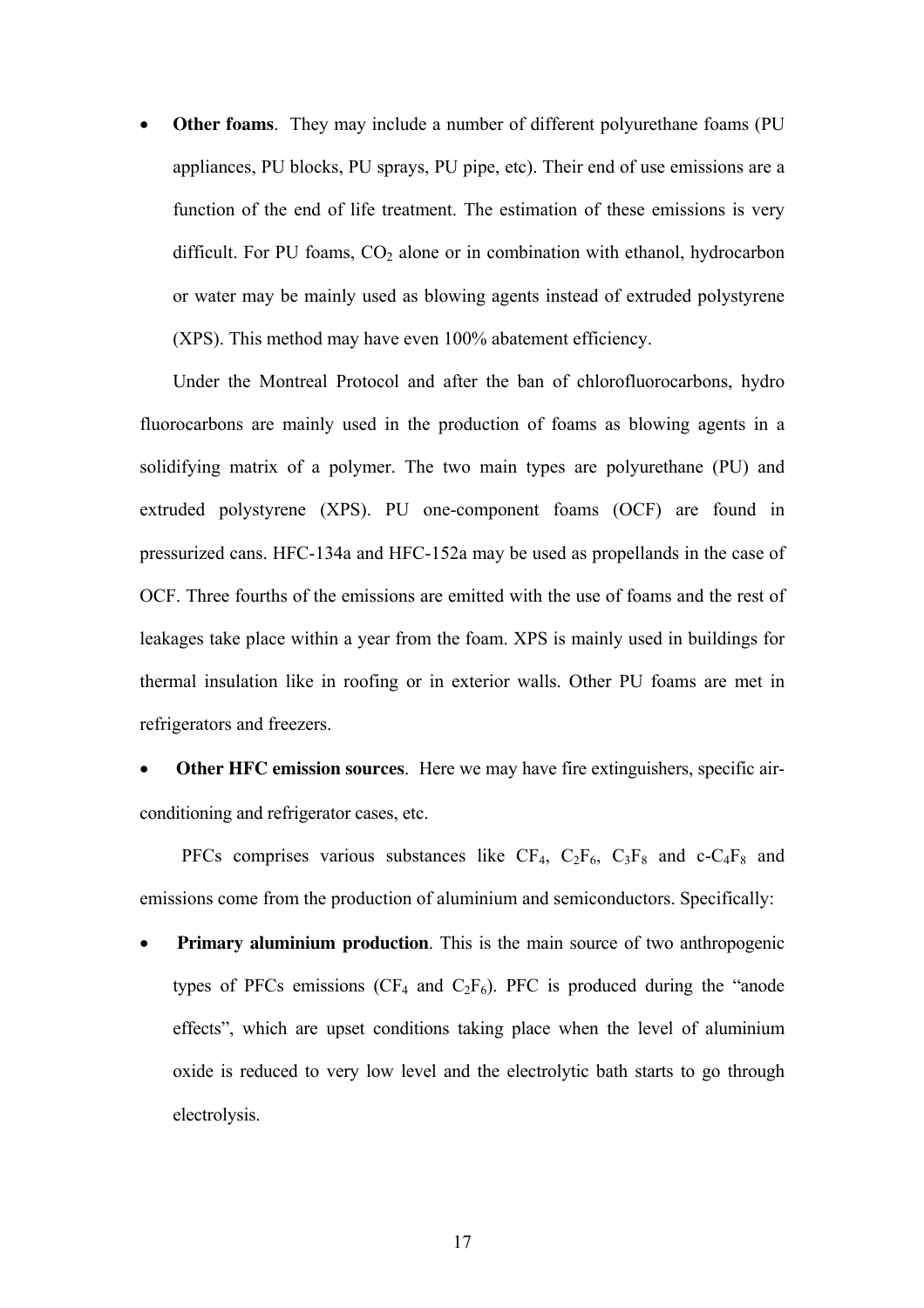• **Semiconductor industry**. This industry uses among others HFC-23,  $CF_4$ ,  $C_2F_6$  $C_3F_8$ ,  $SF_6$ ,  $NF_3$  in the production of plasma etching thin films (etch) and plasma cleaning chemical vapour deposition (CVD) tool chambers.

According to ESIA (2006), the European semiconductor industry emitted 2090 kt  $CO<sub>2</sub>$  eq in 2003. For the production of semiconductor devices, industry demands gaseous fluorinated compounds, silanes and other inorganic gases. Semiconductor processes use PFCs in the form of  $C_2F_6$ ,  $C_3F_8$ ,  $CF_4$  and  $c$ - $C_4F_8$  as etching gases for plasma etching or in order to perform a rapid chemical cleaning on Chemical Vapour Deposition (CVD) tool chamber (mainly  $C_2F_6$  and  $CF_4$ ). CVD chamber cleaning emissions account for 80% of semiconductor emissions (USEPA, 2006b).

For  $SF<sub>6</sub>$  the main sources of emissions are the following:

- **High- and mid-voltage switches**. Most of the  $SF<sub>6</sub>$  is stored in gas-insulated switchgears in the case of high and mid-voltage electrical networks. Emissions are a function of the age of the gas insulated switchgear (GIS).
- **Magnesium production and casting**. Production as well as casting of magnesium in primary and secondary magnesium are important sources of  $SF_6$  emissions.  $SF_6$ is used as gas in magnesium metalworks to sustain the molten magnesium from oxidation. That is  $SF_6$  is used as a component to protect the surfaces of molten magnesium from igniting in the air with explosion. It may be used in casting operations at primary and secondary magnesium smelters, die casting plants and gravity casting plants.

To calculate the activity of F-gases we must include the emissions of the whole life cycle of equipment (e.g. a refrigerator). The life cycle consists of three phases: installation/manufacture, lifetime of the equipment (bank) and the end of its use (scrap). Emission during installation and manufacture are considered negligible. Emissions during lifetime are assumed as a fixed percentage of the stock (bank) of the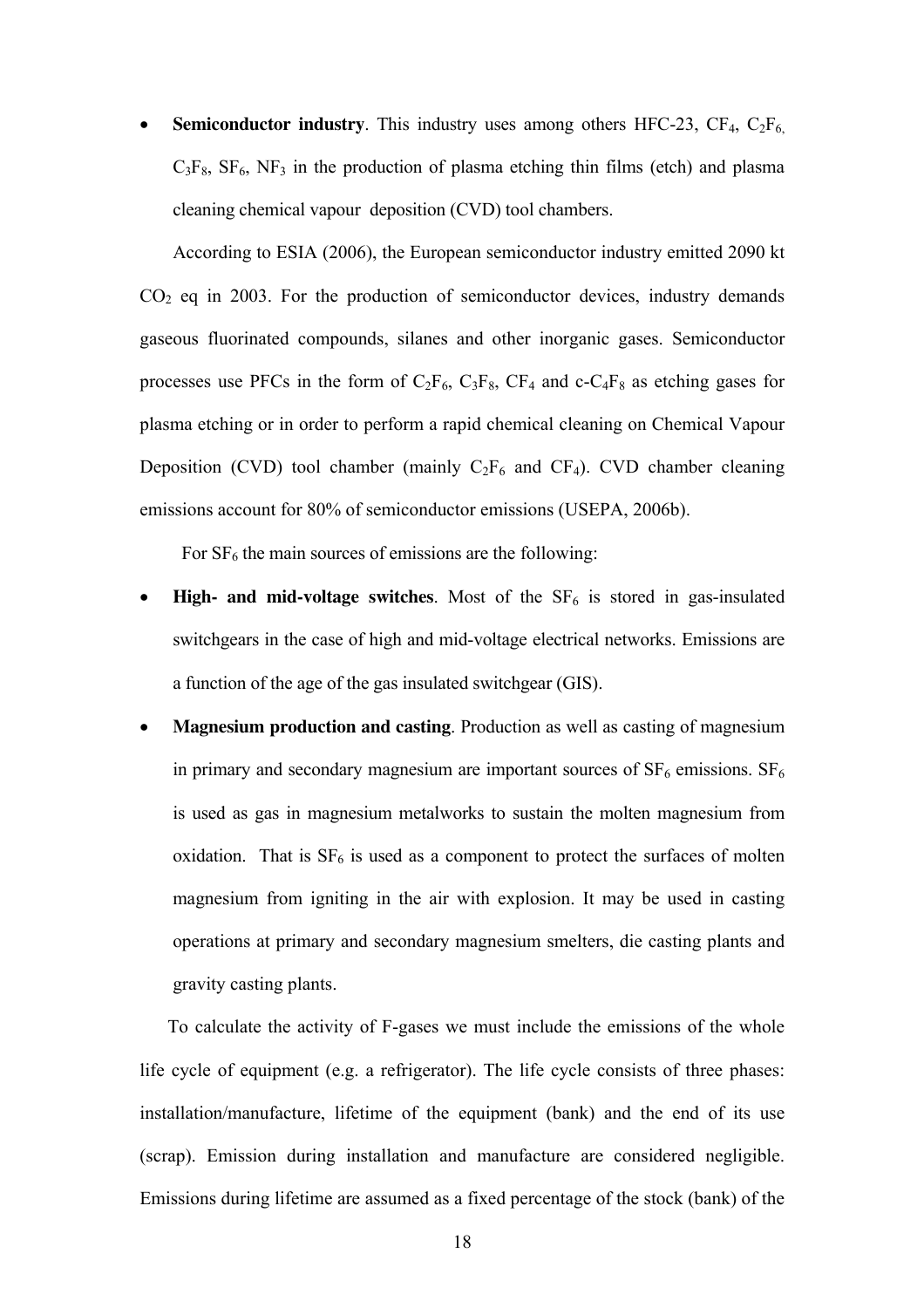gas under investigation, mainly HFC in our case, in the lifetime (bank) of appliances. Emissions at the end of the use of the equipment occur when the product is scrapped and their measure depends on number of appliances being scrapped in that year.

Figure 3 presents estimates for the European substance amounts of HFC, PFC, SF6 distinguished by single applications for the years 2000, 2010 and 2020. The projections have been produced according to the model of Harnish *et al*., (2001). Applications in stationary refrigeration and air-conditioning (St Ref & A/C), mobile air-conditioning (Mobile A/C), as well as production of insulation foams have the greatest weight concerning amounts of substance per year in tons. Generally, we can conclude that the highest amounts of substances are observed in 2020 in contrast to 2000 and 2010 in almost all applications. In all cases but in HFC-23 we can observe an increasing trend.





Similarly and after modifying the information and the projections provided by Rhiemeier and Harnisch (2009) for F-gases emissions by sector and activity for European countries and the EU-27, Figures 4-5 provide interesting information on the trend of these gases. Specifically, Figure 4 presents F-gases emissions in 2020 for the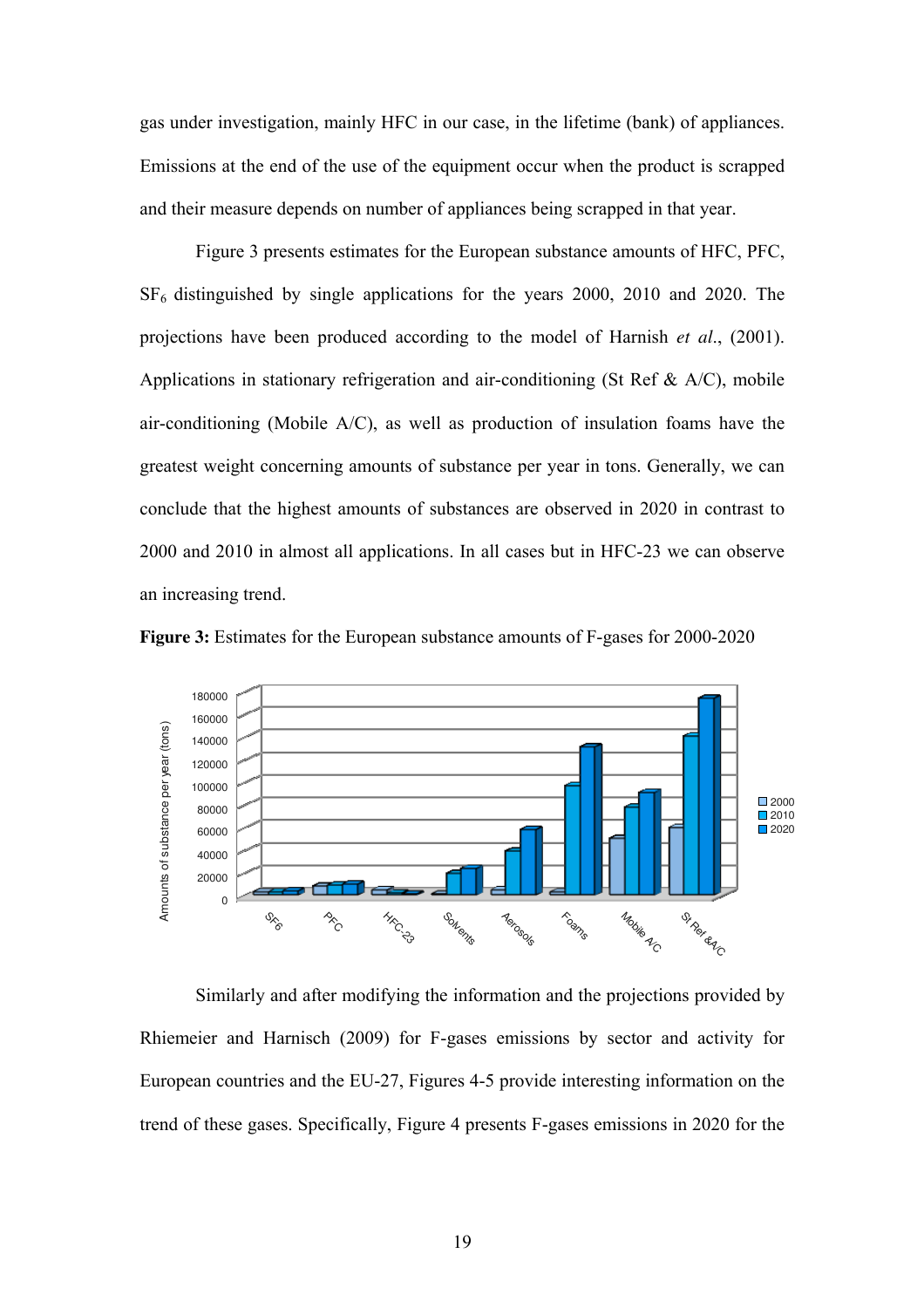European countries. Figure 5 presents the HFC, PFC and  $SF_6$  emissions for EU-27 in the years 2005, 2020 and 2030.



**Figure 4**: F-gases emissions in 2020





Let us now present an example for calculating average lifetime emissions for each of the five sub-sectors of cooling and stationary air conditioning sector. Table 2 summarizes the emission factors assumed by activity together with the emissions control methods adopted as well as the associated GWP. Similarly Table 3 presents the main parameters in estimating the average lifetime emissions. From Table 3, it can be seen that the average lifetime emissions of industrial refrigerators is 0.115 kg, representing total stock and total amount of scrapped HFC in a given year. The same explanation may be given in all other cases.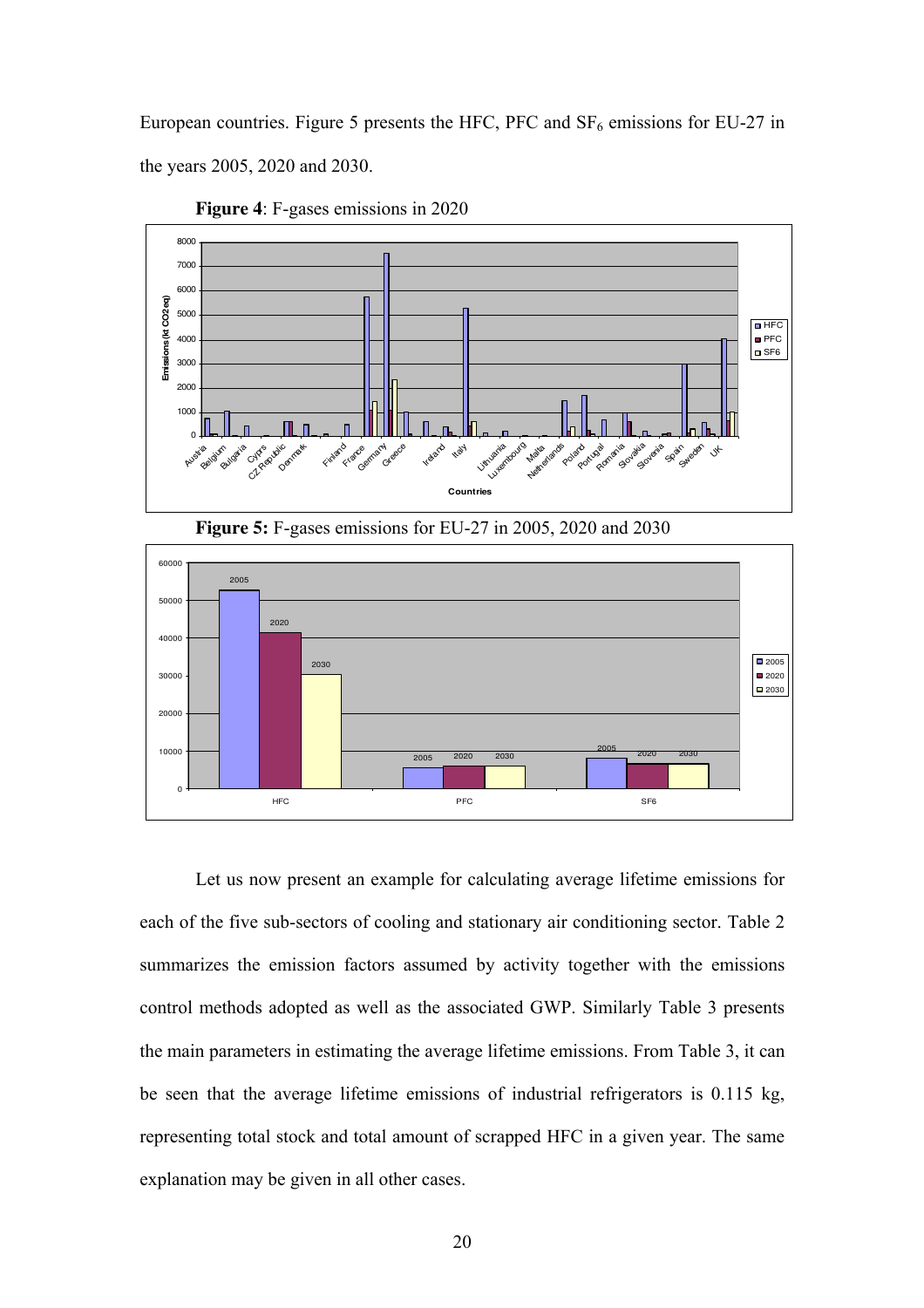| Activity               | Emission control             | Emission     | Emission              |            |
|------------------------|------------------------------|--------------|-----------------------|------------|
|                        | Factor                       |              | factor                |            |
|                        |                              |              | $t/CO2$ eq            | <b>GWP</b> |
|                        |                              | t F-gases    | / $t \, F$ gases used |            |
| HCFC-22 production     | Thermal oxidation            | 0.02         |                       | 11700      |
| Domestic end of life   | Good practice                |              | 1300                  | 1300       |
| Commercial lifetime    | Good practice                | 0.2          | 545                   | 2726       |
| Commercial end of life | <b>Process Modifications</b> |              | 2726                  | 2726       |
| Transport lifetime     | Good practice                | 0.2          | 400                   | 2000       |
| Transport end of life  | Use of open $CO2 REF$        | $\mathbf{1}$ | 2000                  | 2000       |
| Industry lifetime      | Good practice                | 0.15         | 390                   | 2490       |
| Industry end of life   | <b>Process Modifications</b> | 1            | 2600                  | 2490       |
| A/C lifetime           | Good practice                | 0.1          | 163                   | 1627       |
| A/C end of life        | <b>Process Modifications</b> | $\mathbf{1}$ | 1627                  | 1627       |
| Mobile A/C lifetime    | Good practice                | 0.1          | 130                   | 1300       |
| Mobile A/C end of life | HFC134a replaced             | 1            | 1300                  | 1300       |
|                        | by pressurized $CO2$         |              |                       |            |
| <b>OC</b>              | Alternative blowing          | $\mathbf{1}$ | 1300                  | 1300       |
|                        | agent                        |              |                       |            |
| <b>OF</b>              | Alternative blowing          | $\mathbf{1}$ | 815                   | 815        |
|                        | agents                       |              |                       |            |
| Aero                   | Alternative propellants      | $\mathbf{1}$ | 1300                  | 1300       |
| PFC Aluminium          | <b>PFPB</b>                  | 0.06         |                       |            |
|                        | <b>CWPB</b>                  | 0.4          |                       |            |
|                        | <b>SWPB</b>                  | 1.9          |                       |            |
|                        | <b>VSS</b>                   | 0.7          |                       |            |
|                        | <b>HSS</b>                   | 0.7          |                       |            |
| PFC Semiconductor      | Alternatives                 |              | 6500                  | 6500       |
| SF <sub>6</sub>        |                              |              |                       |            |
| <b>GIS</b>             | Good practice                | $\mathbf{1}$ | 23900                 | 23900      |
| Magnesium              | $SF_6$ replaced by $SO_2$    | $\mathbf{1}$ | 23900                 | 23900      |
| Windows                | Alternatives                 | $\mathbf{1}$ | 23900                 | 23900      |
| $SF_6$ Other           | Alternatives                 | $\mathbf{1}$ | 23900                 | 23900      |

## **Table 2**: Emission factors assumed by activity

**Source:** Modified from Tohka (2005).

**Table 3:** Parameters for calculating average lifetime emissions per sector

|                                              | Domestic | Commercial                     | Transport | Industry | Stationary A/C      |
|----------------------------------------------|----------|--------------------------------|-----------|----------|---------------------|
| Lifetime emission<br>factor                  | 0.01     | 0.15                           | 0.20      | 0.15     | 0.1                 |
| End of life emission factor                  |          |                                |           |          |                     |
| Mean lifetime of equipment<br>(years)        | 15       | 10                             |           | 15       | 15                  |
| Average refrigerant charge<br>(kg HFC/unit)  | 0.1      | $30 - 300$                     | 6         | 80       | 60 g/m <sup>3</sup> |
| Average lifetime losses of<br>$HFC1$ (in kg) | 0.115    | Small Ref 75<br>Big ref<br>750 | 14.4      | 260      | 150                 |

**Source:** Modified from Tohka (2005).<sup>1</sup> Personal calculation.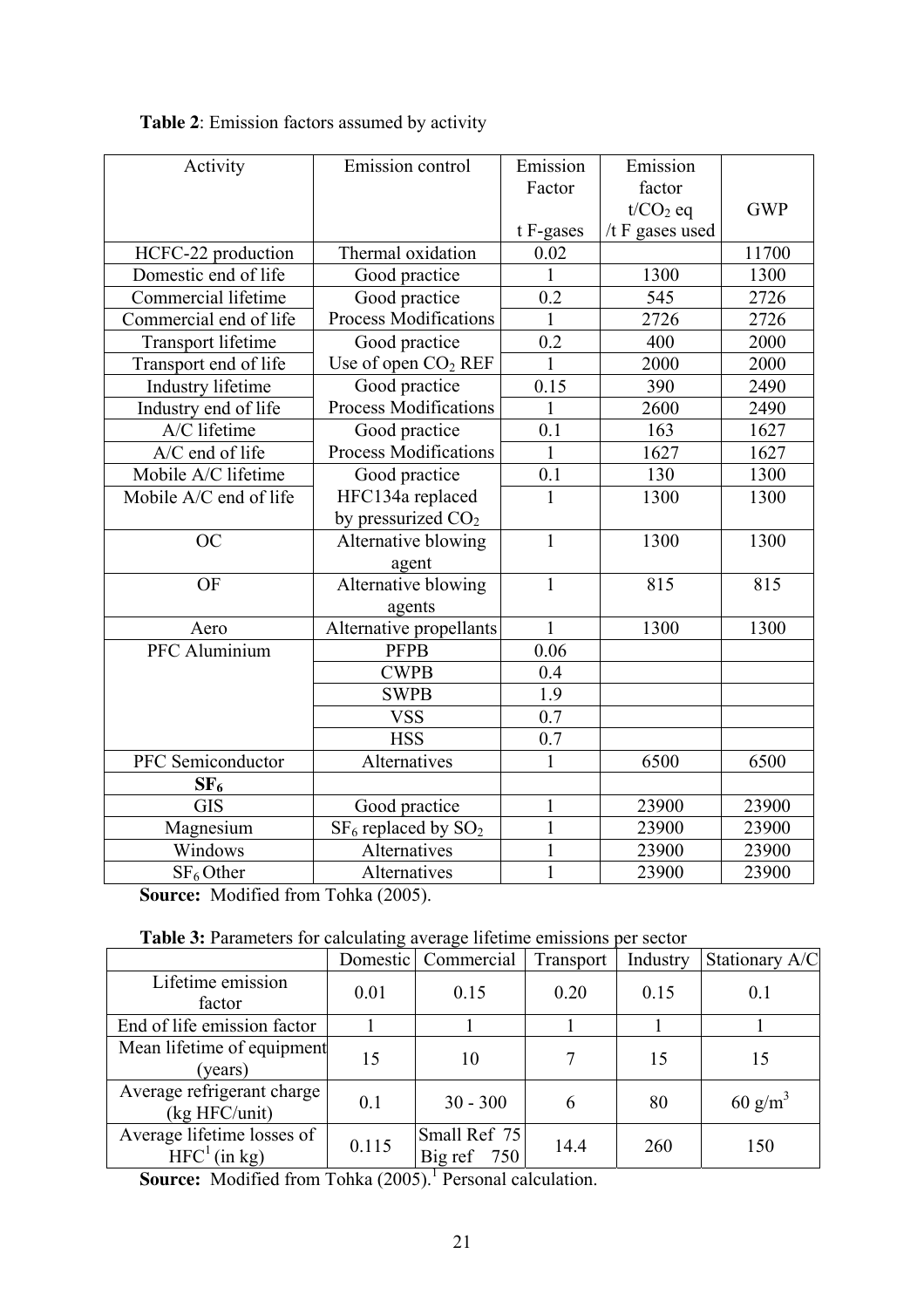#### **5. Deriving a stepwise marginal abatement cost curve for F-gases**

 Given the generic engineering capital and operating control cost functions for each efficient abatement technology, total and marginal costs of different levels of chemical reduction at each individual source and in the national (country) level can be constructed. According to Halkos (1995), the cost of an emission abatement option is given by the total annualized cost (TAC) of this abatement option, including capital and operating cost components. Specifically:

$$
TAC = \left\{ (TCC)\left[r/(1-(1+r)^{-n})\right] \right\} + VOMC + FOMC
$$

Where TCC is the total capital cost; VOMC stands for the variable operating and maintenance cost; FOMC is the fixed operating and maintenance cost;  $r/[1-(1+r)^{-n}]$  is the capital recovery factor at real discount rate r, which converts a capital cost to an equivalent stream of equal annual future payments, considering the time value of money (represented by r). Finally, n stands for the economic life of the asset (in years).

 The estimation of the annual operating and maintenance costs requires a great deal of information and consists of a fixed portion that is dependent on the use of the plant and a variable portion dependent on the prices and the specific demand for energy due to abatement process. Particularly, some parameters are common to all countries like technology specific data (abatement efficiency, unit investment costs) while some others differ per country like the average size of installations in a sector, the chemical content, the additional demand for energy, increased/decreased energy demand for running the device (fans, pumps, etc), annual operating hours, annual fuel consumption, mileage for vehicles, prices for labour, electricity, construction and waste disposal.

 Additional, important factors for differences among countries in average mitigation costs are due to differences in HFC compounds used in every country,

22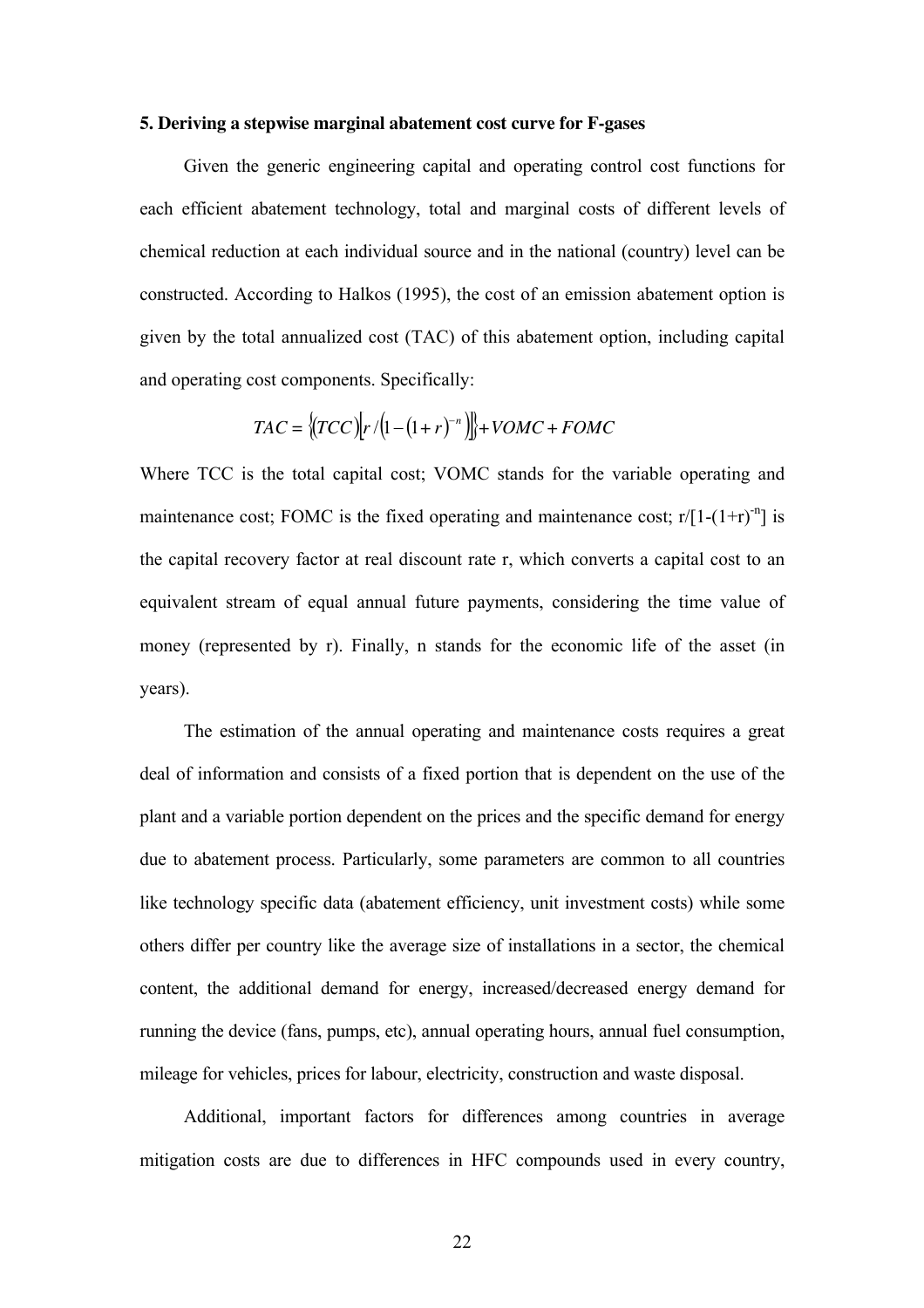unabated emission factors and load factors of annual use of equipments. Unabated emission factors may be calculated relying on the instructions given by the Intergovernmental Panel on Climate Change (IPCC).

 Table 4 presents the abatement efficiencies, the capital, the O and M costs as well as the average costs of PFC and  $SF_6$  control. Similarly, Table 5 presents the abatement efficiencies, the capital costs, the fixed and variable O and M costs as well as the average costs of HFC control options.

| Abatement<br>measure                 | Abatement<br>efficiency<br>$(\%)$ | Investment<br>costs $\int \epsilon/t$<br>aluminium] | O&M costs<br>$F/t$ aluminium<br>$/year$ ]) | Average costs<br>$(\epsilon/t \text{ CO}_2 \text{ eq.})$ |  |  |  |  |  |  |
|--------------------------------------|-----------------------------------|-----------------------------------------------------|--------------------------------------------|----------------------------------------------------------|--|--|--|--|--|--|
|                                      | <b>PFC</b>                        |                                                     |                                            |                                                          |  |  |  |  |  |  |
| VSS to PFPB<br>conversion            | 92                                | 2,200                                               | $\theta$                                   | 39.0                                                     |  |  |  |  |  |  |
| <b>VSS</b><br>retrofitting           | 26                                | 250                                                 | $-10$                                      | $-2.0$                                                   |  |  |  |  |  |  |
| SWPB to<br><b>PFPB</b><br>conversion | 97                                | 5300                                                | $-75$                                      | $-3.0$                                                   |  |  |  |  |  |  |
| <b>SWPB</b><br>retrofitting          | 26                                | 592                                                 | $0^*$                                      | $-4.9$                                                   |  |  |  |  |  |  |
| Semiconductor                        | 99                                |                                                     |                                            | 26                                                       |  |  |  |  |  |  |
|                                      |                                   | SF <sub>6</sub>                                     |                                            |                                                          |  |  |  |  |  |  |
| <b>GIS</b>                           | 84                                |                                                     |                                            | 3.6                                                      |  |  |  |  |  |  |
| Magensium                            | 100                               |                                                     |                                            | 0.1                                                      |  |  |  |  |  |  |
| Wind                                 | 100                               |                                                     |                                            | 0.1                                                      |  |  |  |  |  |  |
| $SF_6$ Other                         | 100                               |                                                     |                                            | 0.1                                                      |  |  |  |  |  |  |

**Table 4:** Costs of PFC and  $SF_6$  control options.

 Modified from Tohka (2005). Assumed interest rate 4%, process lifetime 20 years and 20 €/activity transaction costs. **Sources:** Harnisch *et al*., (2004), Harnisch and Hendriks (2000)

In our study we use the methods as proposed by Schaefer *et al.,* (2006), which are depicted in the first column in table 6, and a number of abatement options for Fgases as discussed above. This information is presented in Table 6. Data about emission sources, technologies description and emission removal efficiencies have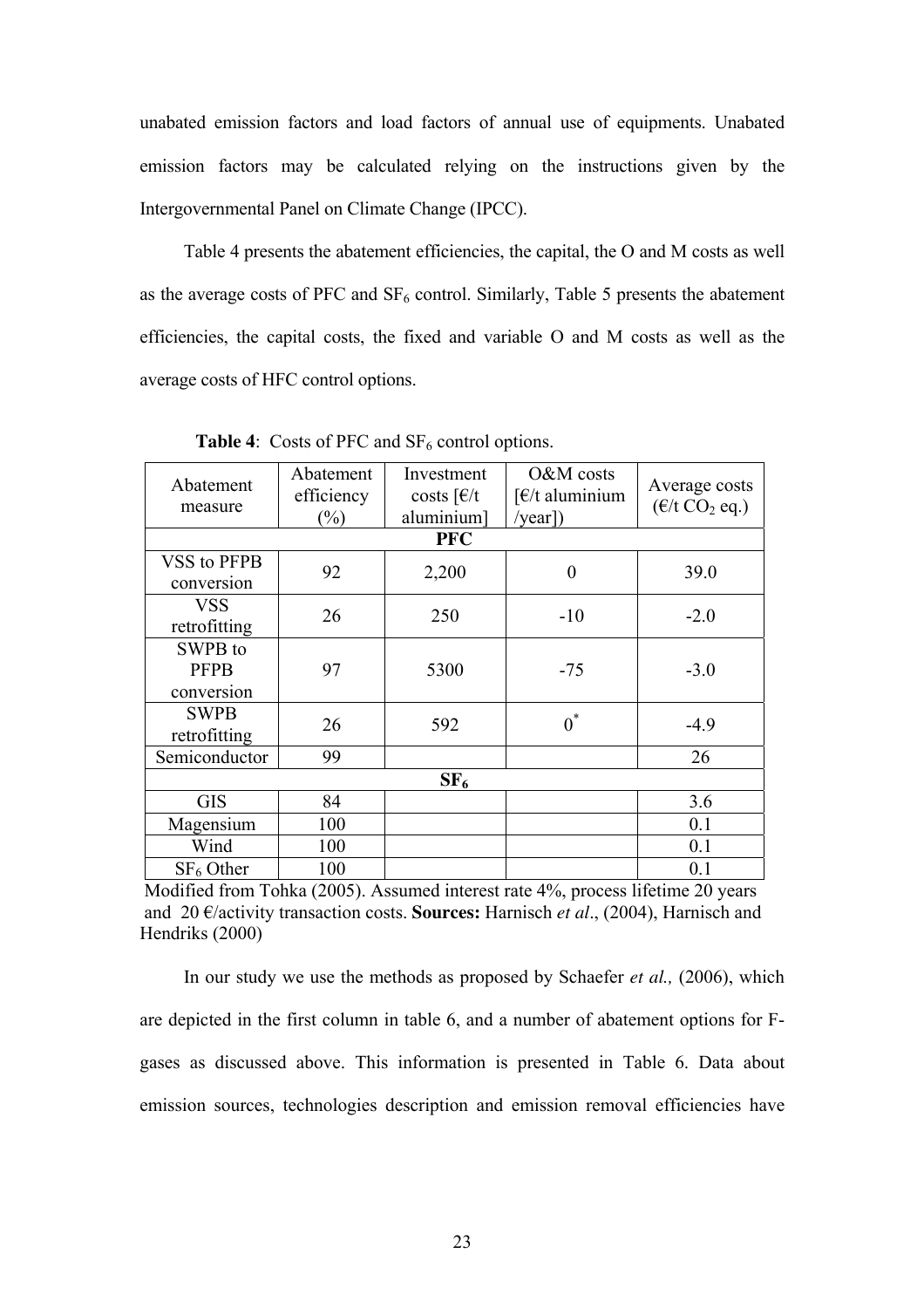been taken from Tohka (2005) for the year 1995 and 43 countries/regions and Total Abatement Costs are calculated by applying Halkos (1995) methodology<sup>5</sup>.

| Sector                  | Technology               | Invest-<br>ment<br>$(E / \text{ton})$<br>of HFC) | Life-<br>time | Control<br>effici-<br>ency<br>$(\%)$ | Electricity<br>use $\frac{6}{6}$<br>increase) | O&M<br>Costs<br>$(\epsilon$ /activity<br>$/$ year) | Average<br>Control Cost<br>in $\epsilon$ /tCO <sub>2</sub> eq |
|-------------------------|--------------------------|--------------------------------------------------|---------------|--------------------------------------|-----------------------------------------------|----------------------------------------------------|---------------------------------------------------------------|
| HCFC22<br>Production    | Post<br>combustion       | 15000                                            | 10            | 95                                   | $\mathbf{0}$                                  | 2000                                               | 0.35                                                          |
| Industry                | Good practice            | 3333                                             | 15            | 42                                   | $\boldsymbol{0}$                              | 5000                                               | 15.1                                                          |
|                         | Process<br>modifications | 51192                                            | 15            | 100                                  | $\overline{3}$                                | 7163                                               | 21.3                                                          |
| Commercial              | Good practice            | 10000                                            | 10            | 33                                   | $\boldsymbol{0}$                              | 5000                                               | 18.1                                                          |
|                         | Process<br>modifications | 100000                                           | 10            | 100                                  | 15                                            | 5250                                               | 24.6                                                          |
| Transport<br><b>REF</b> | Good practice            | 12500                                            | 15            | 100                                  | $\boldsymbol{0}$                              | 5000                                               | 17.8                                                          |
| A/C                     | Process<br>modifications | 80000                                            | 20            | 30                                   | 20                                            | 7000                                               | 49.8                                                          |
|                         | Good practice            | 8333                                             | 20            | 100                                  | $\boldsymbol{0}$                              | 3000                                               | 38.9                                                          |
| Domestic                | Recollection             | 150000                                           | 15            | 50                                   | $\boldsymbol{0}$                              | $\mathbf{0}$                                       | 14.6                                                          |
| Mobile<br>A/C           | Alternatives             | 50                                               | 12            | 100                                  | $\boldsymbol{0}$                              | $\overline{0}$                                     | 25.6                                                          |
|                         | Good practice            | 10                                               | 12            | 80                                   | $\boldsymbol{0}$                              | 1.24                                               | 22.7                                                          |
| <b>OCF</b>              | Alternatives             |                                                  |               | 85                                   | $\boldsymbol{0}$                              | 0.4                                                | 4.9                                                           |
| Other Foams             | Alternatives             |                                                  |               | 100                                  | $\boldsymbol{0}$                              | 4.9                                                | 1.0                                                           |

**Table 5:** Costs of HFC control options

Modified from Tohka, (2005). **Sources:** Devotta *et al*., 2004; Harnisch and Schwarz 2003; Harnisch and Hendriks 2000; Heijnes *et al.,* 1999; Jyrkonen 2004, USEPA 2001; Oinonen and Soimakallio 2001; Pedersen 1998 and Kaapola 1989.

Post combustion through thermal oxidation is the process of oxidizing HFC-23 to CO2, hydrogen fluoride and water. Good practice is considered a package of measures including improved components, leak maintenance and prevention and endof-life recollection of the refrigerant. Process modification changes the process type from ordinary to secondary loop systems and in some cases to alternative refrigerants. Modifications may require lower refrigerant charge, may have lower leak rates and allow the use of flammable or toxic refrigerants. The loss of energy efficiency is the

5

In the absence of available data, we have not calculated TAC for PFCs and  $SF<sub>6</sub>$ .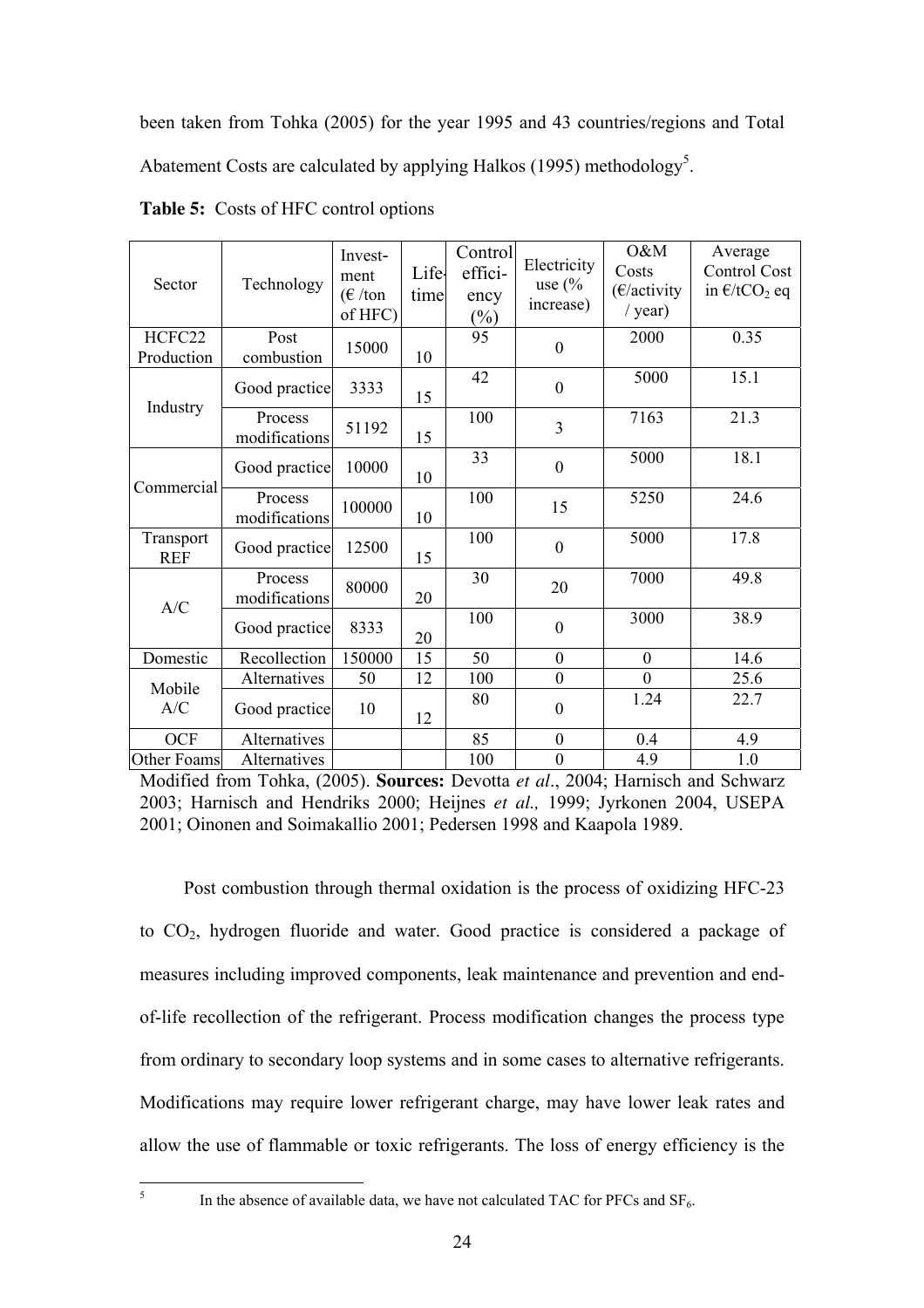disadvantage of secondary loop system. We may also consider the use of ammonia and hydrocarbons as alternative refrigerants for stationary cooling and stationary A/C systems. For  $MA/C$  and refrigeration transport a major alternative is pressurized  $CO<sub>2</sub>$ .

The following figure presents the abatement cost curve for the F-gases in total for EU-27 and for the year 2020. In this Figure the order of introduction of the abatement methods is  $SO<sub>2</sub>$  cover gas, alternatives, incineration, alternative propellants, SWPB retrofit, alternative refrigeration lifetime and end of life, SWPB to PFPB conversion, good practice, alternative blowing agents, VSS retroffiting, recollection, industry good practice lifetime and end of life, transport good practice lifetime and end of life, commercial good practice lifetime and end of life, mobile A/C good practice lifetime and end of life, semiconductor alternatives, alternative refrigeration lifetime and end of life, process modification lifetime and end of life, good practice lifetime and end of life, VSS to PFPB conversion, process modification lifetime and end of life.

In the case of HFCs, the order of introduction is alternative propelands, transport alternative refrigeration lifetime and end of life, alternative blowing agents, recollection, industry good practice lifetime and end of life, transport good practice lifetime and end of life, commercial good practice lifetime and end of life, mobile A/C good practice lifetime and end of life, mobile A/C alternative refrigeration lifetime and end of life, commercial process modification lifetime and end of life, industrial process modification lifetime and end of life, A/C good practice end of life and lifetime, A/C process modification end of life.

Similarly the order of introduction of the mitigation methods in the case of PFCs is SWPB retrofit, SWPB to PFPB conversion, VSS retroffiting, semiconductor alternatives, VSS to PFPB conversion, while in the case of  $SF<sub>6</sub>$  the order of introduction is magnesium production and casting, windows lifetime,  $SF<sub>6</sub>$  other and good practice in gas insulated switchgear.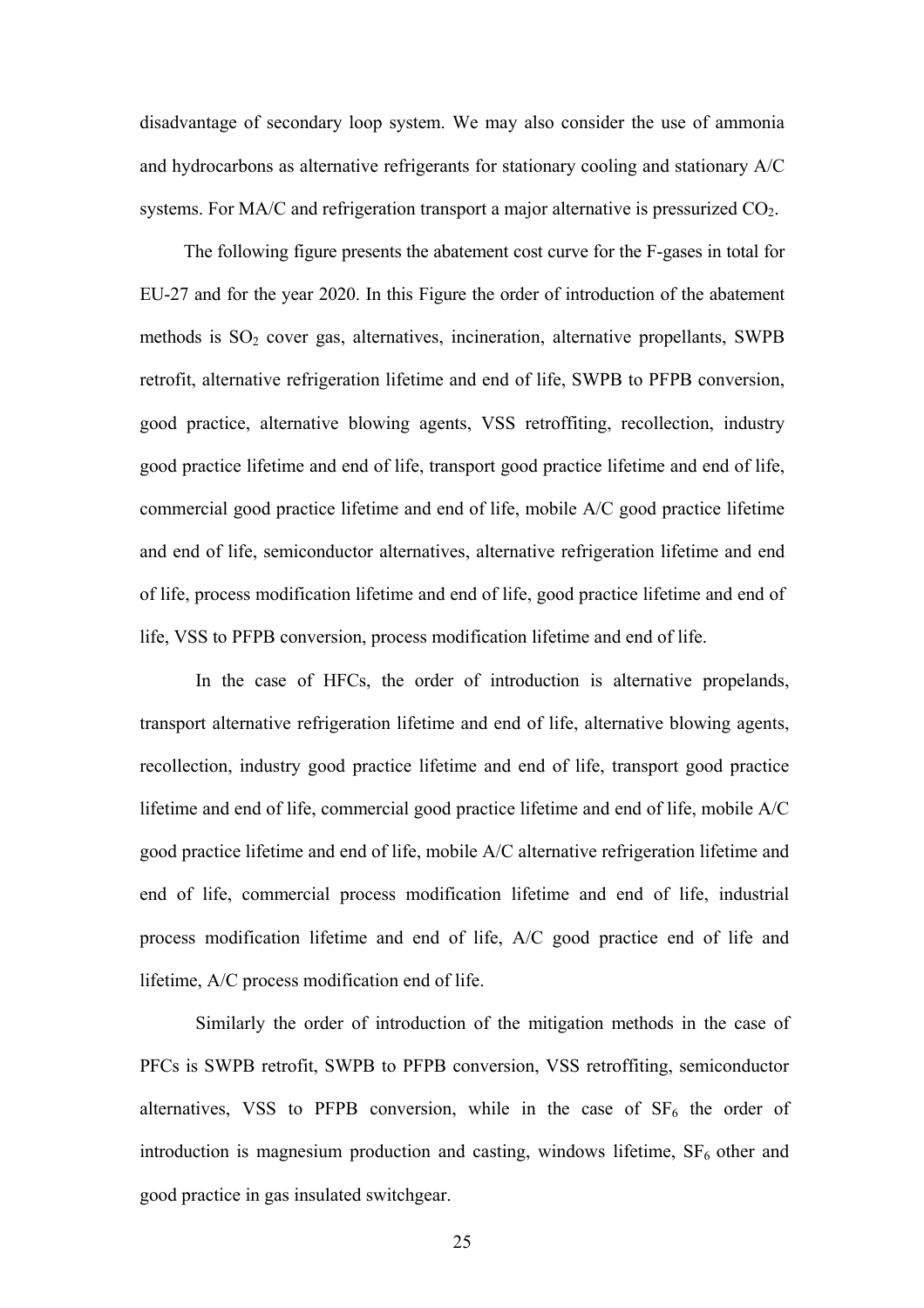| <b>Method</b>     | Gas             | <b>Tuble</b> 6. Trouvement options upprouding for 1 gusts<br><b>Emission Source</b> | <b>Technology description</b>                                                       | <b>Emission</b><br>removal<br>efficiency | <b>TAC</b> |
|-------------------|-----------------|-------------------------------------------------------------------------------------|-------------------------------------------------------------------------------------|------------------------------------------|------------|
|                   | <b>HFC</b>      | Transport refrigeration<br>(bank)                                                   | Alternative refrigerant: use<br>of open CO2 refrigerant                             | 100%                                     | 1719       |
|                   |                 | Transport refrigeration<br>(scarp)                                                  | system                                                                              | 100%                                     | 1719       |
| Substitution      |                 | Primary aluminium                                                                   | SWPB to PFPB conversion                                                             | 97%                                      |            |
|                   | PFC             | production                                                                          | VSS to PFPB conversion                                                              | 92%                                      |            |
|                   |                 | Semiconductor<br>manufacture                                                        | Alternative solvent: use of<br>NF3                                                  | 99%                                      |            |
|                   | SF <sub>6</sub> | Magnesium production<br>and casting                                                 | Alternative protection gas:<br>SF6 replaced by SO2                                  | 100%                                     |            |
|                   |                 | Industrial refrigeration<br>(bank)                                                  |                                                                                     | 42%                                      | 5366       |
| Improved          |                 | Commercial<br>refrigeration (bank)                                                  | Good practice: leakage                                                              | 33%                                      | 6423       |
| Containment       | ${\rm HFC}$     | Transport refrigeration<br>(bank)                                                   | control, improved<br>components                                                     | 80%                                      | 6372       |
|                   |                 | Stationary air<br>conditioning (bank)                                               |                                                                                     | 30%                                      | 3786       |
|                   | <b>HFC</b>      | Industrial refrigeration<br>(scrap)                                                 |                                                                                     | $88\%$                                   | 5366       |
|                   |                 | Commercial<br>refrigeration (scarp)                                                 |                                                                                     | 80%                                      | 6423       |
| Recovery          |                 | Domestic hermetic<br>refrigerators (scarp)                                          | Good practice: end-of-life<br>recollection                                          | 80%                                      | 16459      |
| and<br>Recycling  |                 | Transport refrigeration<br>(scarp)                                                  |                                                                                     | 20%                                      | 6372       |
|                   |                 | Stationary air<br>conditioning (scarp)                                              |                                                                                     | 88%                                      | 3786       |
|                   | SF <sub>6</sub> | High and mid voltage<br>switches                                                    | Good practice: leakage<br>control and end-of-life<br>recollection                   | 84%                                      |            |
|                   |                 | Industrial refrigeration<br>(bank)                                                  |                                                                                     | 100%                                     | 12780      |
|                   |                 | Industrial refrigeration<br>$(\text{scarp})$                                        |                                                                                     | 100%                                     | 12780      |
| Modified          |                 | Commercial<br>refrigeration (bank)                                                  | Process modification                                                                | 100%                                     | 19481      |
| product<br>design | $\rm{HFC}$      | Commercial<br>refrigeration (scarp)                                                 | including alternative<br>refrigerants                                               | 100%                                     | 19481      |
|                   |                 | Stationary air<br>conditioning (bank)                                               |                                                                                     | 100%                                     | 3786       |
|                   |                 | Stationary air<br>conditioning (scarp)                                              |                                                                                     | 100%                                     | 14546      |
| Process           | PFC             | Primary aluminium                                                                   | SWPB retrofitting                                                                   | 26%                                      |            |
| optimization      |                 | production                                                                          | VSS retrofitting                                                                    | 26%                                      |            |
| Destruction       | <b>HFC</b>      | HCFC-22 production                                                                  | Incineration: post<br>combustion of HFC-23<br>emitted from production of<br>HCFC-22 | 95%                                      | 4135       |

**Table 6:** Abatement options approaches for F-gases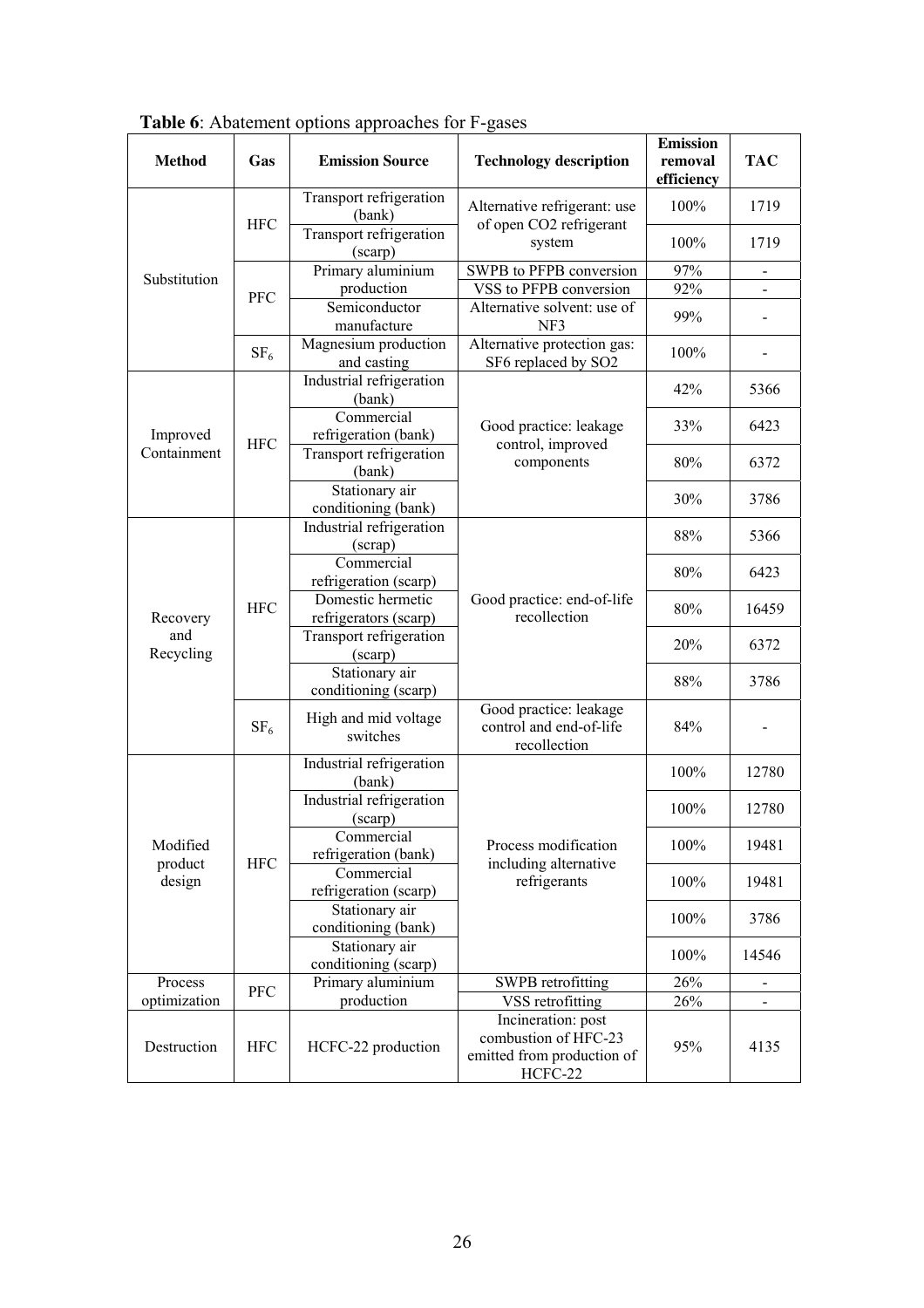

**Figure 6: F-gases Marginal Abatement Cost curve for EU-27 in 2020** 

### **5. Concluding Remarks and limitations**

 This study presented first the basic hypotheses behind the construction of control cost curves discussing analytically the principles of calculation. The economic and technical assumptions in cost calculation and the specific estimations in the case of F-gases were analytically discussed and a sequence of efficient methods provided us with the long run marginal cost of abatement.

In abating F-gases, it is found as more cost-effective to start abating  $SF<sub>6</sub>$  gases first, then moving to PFCs and then applying control methods to HFCs. Important activities emitting F-gases in 2020 are air conditioning and refrigerator sectors and aluminium industry. More than 20 abatement options to mitigate F-gases and their costs were presented. The existing results show average cost per ton  $CO<sub>2</sub>$  controlled using these methods to range from 0,11 to 50  $\epsilon$ /tCO<sub>2</sub>eq. Half of these options have cost below 15  $\epsilon$ /tCO<sub>2</sub>eq.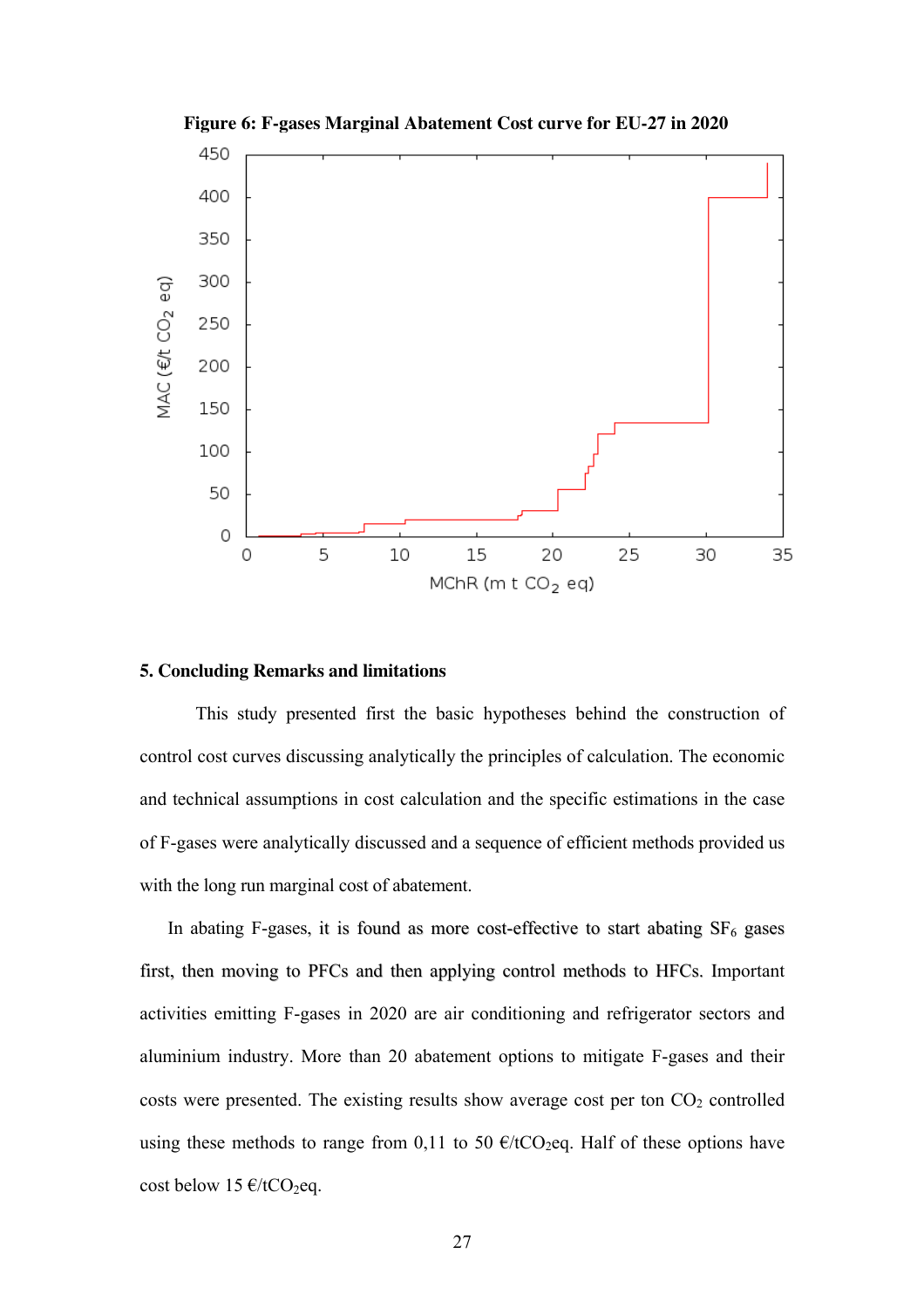The policy implications are interesting. Concerning domestic refrigeration attention must be given to the improvement of recovery efficiency for old equipments containing still HFC-134a instead of isobutane (HC-600a) or propane (HC-290). Better recovery to prevent emissions at the end of life stage is necessary.

In industrial refrigeration, leak detectors are important in order to reduce emissions by leakages while regular service inspections are required. Ammonia (R-717) is used as refrigerant in large installations worldwide while  $CO<sub>2</sub>$  can be used as a secondary refrigerant and it can also be used in applications with evaporation temperatures down to -52 $^{\circ}$ C and up to 5 $^{\circ}$  C (Rhiemeier and Harnisch, 2009).

In stationary A/C improvement in the design and installation of systems, maintenance and repairing of systems, refrigerant recovery during servicing, recycling of recovered refrigerants are some of the ways to reduce leakages. In mobile A/C inspections are important. For PU foams a main mitigation option is the use of hydrocarbons instead of HFCs.

In the case of sulphur hexafluoride emission abatement the main control methods are improved recovery, minimization of leakages and optimal use. In the case of the manufacture and use of GIS, the main control methods are proper design, gas recovery, re-use and training of personnel handling  $SF<sub>6</sub>$ .

A number of uncertainties are associated with the emission factors for mobile and stationary A/C as well large differences in some sectoral GWP values between counties. At the same time, transaction costs are likely to vary significantly and depend on the applicable mitigation technology and other factors. The analysis of cost curves often does not include the transaction costs, given the lack of comprehensive data (USEPA, 2006a). Furthermore, technologies generally improve over time and costs decrease. Option's parameters are not changed according to the technological change. This limitation leads to underestimating abatement potential.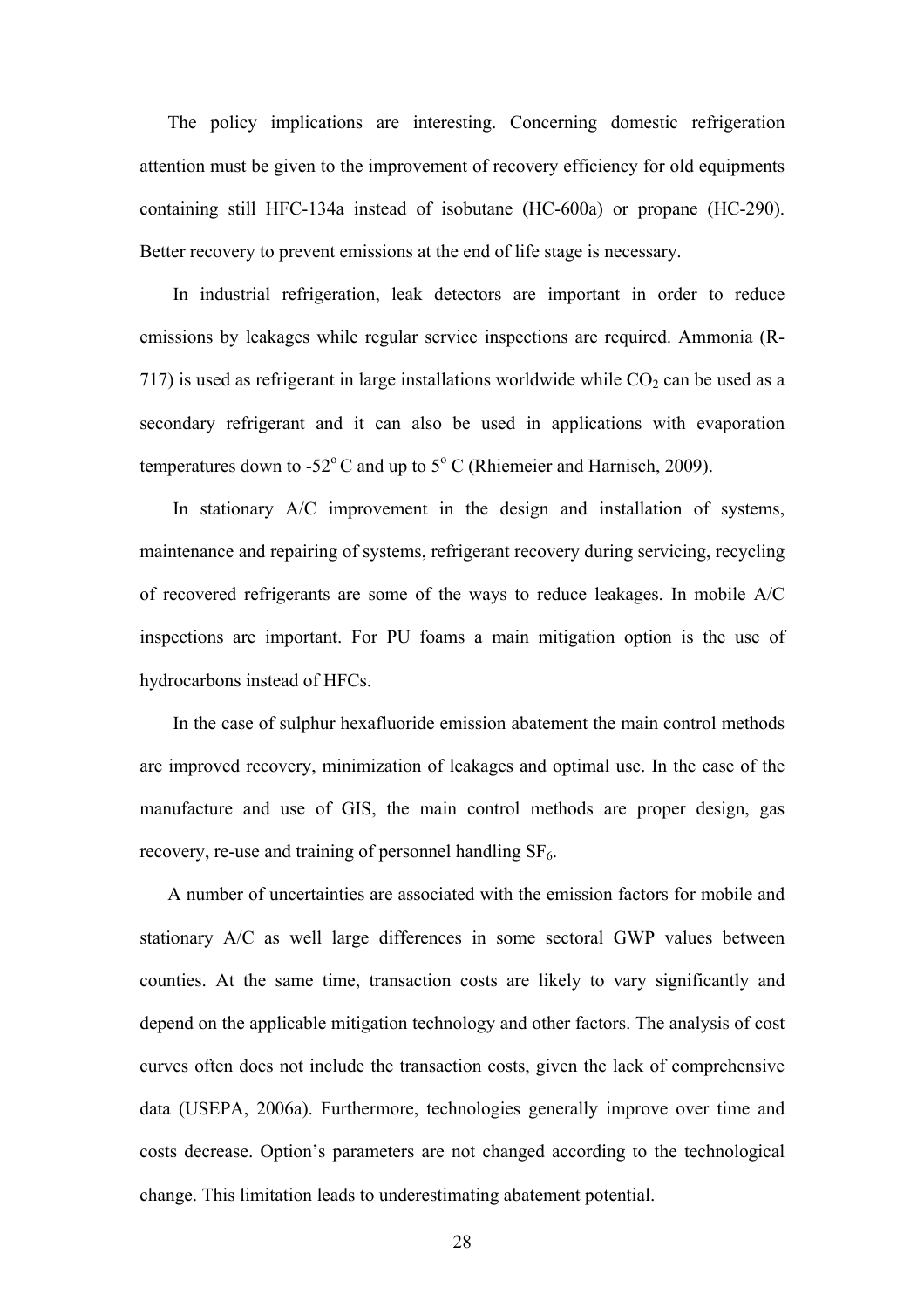Additionally, MAC curves do not have direct connection with macroeconomic indicators such as GDP and utility loses and represent direct cost effects with no feedback to the overall economy (den Elzen, 2005). Furthermore, a better representation of MACs is the dynamic approach which includes assumptions about rates of technological progress and better baseline projections (USEPA, 2006a). The limited use of regional data is another considerable limitation. Lack of country specific data leads to a reliance on expert judgement because the makeup of the current infrastructure in a given country, in a given sector is uncertain. Incorporating regional data result in enhancing the range of emissions sources as well as mitigation options which are addressed in an analysis (USEPA, 2006a).

At last, it is worth mentioning that, as in any environmental problem, we may expect synergies to be present in the case of F-gases mitigation. Tohka (2005) claims that using alternative refrigerants may increase electricity use in some sectors like commercial, industry and air-conditioning. At the same time, mobile air-conditioning increases both HFCs emissions and fuel consumption leading to more emissions of other gases too. Primary aluminium production is also associated with particulate matter (PM) emissions and its abatement will also influence PM emissions (Klimont *et al.*, 2002). Finally, mitigation of PFC emissions influences also  $CO<sub>2</sub>$  emissions (Houghton *et al.,* 1997).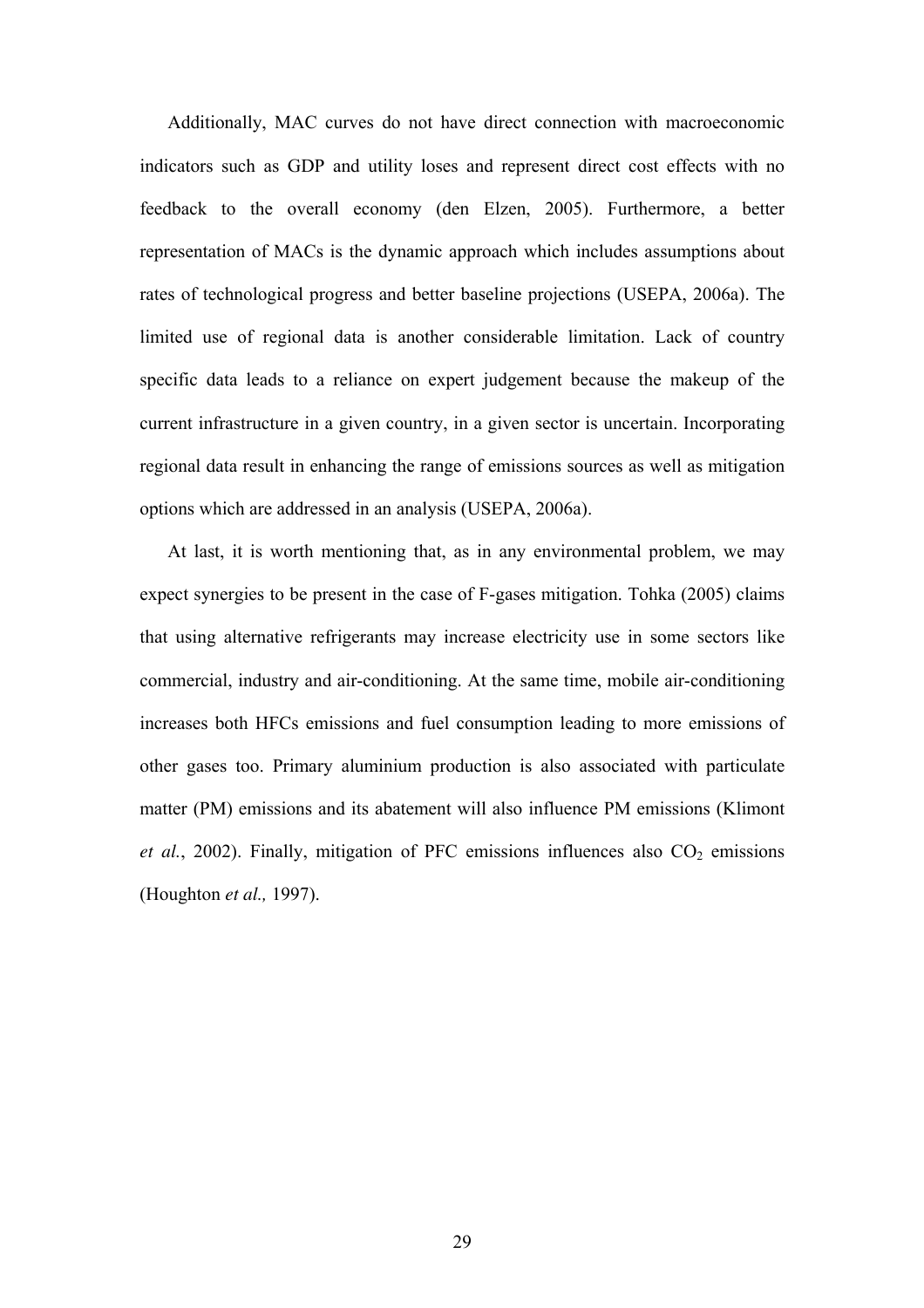#### **References**

Blok, K., De Jager, D., Hendriks, C. (2001). Economic Evaluation of Sectoral Emission Reduction Objectives for Climate Change—Summary Report for Policy Makers. Ecofys, Utrecht, The Netherlands.

Chesnaye F., Harvey R., Kruger D. and Laitner J. (2001). Cost-effective reductions of non-CO2 greenhouse gases. *Energy Policy*, **29**, 1325-1331.

den Elzen, M. (2005). Abatement cost of post–Kyoto Climate regimes, *Energy Policy*, **33**  (16), 2138-2151.

Devotta S., Asthana S., Joshi R., (2004). Challenges in recovery and recycling of refrigerants from Indian refrigeration and air-conditioning service sector, *Atmospheric Environment*, **38**, 845-854.

ESIA (2006). European Semiconductor Industry Association: Intermediate Staus Report of the Progress towards the reduction of PFC emissions from European semiconductor manufacturing. Brussels.

Eurostat, (2006) Eurostat: Passenger transport in the European Union - Issue number 9/2006, Luxembourg, September 2006. http://epp.eurostat.ec.europa.eu/cache/ITY\_ OFFPUB/KS-NZ-06-009/EN/KS-NZ-06-009-EN.PDF. Accessed 11 July 2008

Fuglestvedt J., Berntsen T., Godal O., Sausen R., Shine K. and Skodvin T. (2003). Metrics of climate change: Assessing radiative forcing and emission indices, *Climatic Change*, **58**, 267-331.

Greenpeace. (2003). Freezing and air conditioning without global warming. Greenpeace, Athens.

Gallaher, M.P., Petrusa, J.E., Delhotal, K.C., (2005). International marginal abatement costs of non-CO2 greenhouse gases. *Environmental Science*, **2(2/3)**, 327–337.

Halkos, G. (1992). *Economic Perspectives of the Acid Rain Problem in Europe,* DPhil thesis, Department of Economics and Related Studies, University of York..

Halkos. G. (1995). Evaluation of the direct cost of sulphur abatement under the main desulfurization technologies, *Energy Sources*, **17**, 391-412.

Harmelink, M.G.M., Blok, K., Ter Avest, G.H. (2005). Evaluation of non-CO2 greenhouse gas emission reductions in The Netherlands in the period 1990–2003, *Environmental Science,* **2(2/3)**, 339–349.

Harnisch, J., Hendriks, C. (2000). Economic Evaluation of Emission Reductions of HFCs, PFCs and SF<sub>6</sub> in Europe. Special report: Contribution to the study "Economic Evaluation of Sectoral Emission Reduction Objectives for Climate Change'' on behalf of the Commission of the European Union, Directorate General Environment, ECOFYS Energy and Environment, Cologne, Germany.

Harnisch, J., Gluckman, R. (2001). Final Report on the European Climate Change Programme Working Group Industry Work Item Fluorinated Gases. Prepared on behalf of the European Commission (DG ENV and DG ENTR), Ecofys/Enviros, Germany.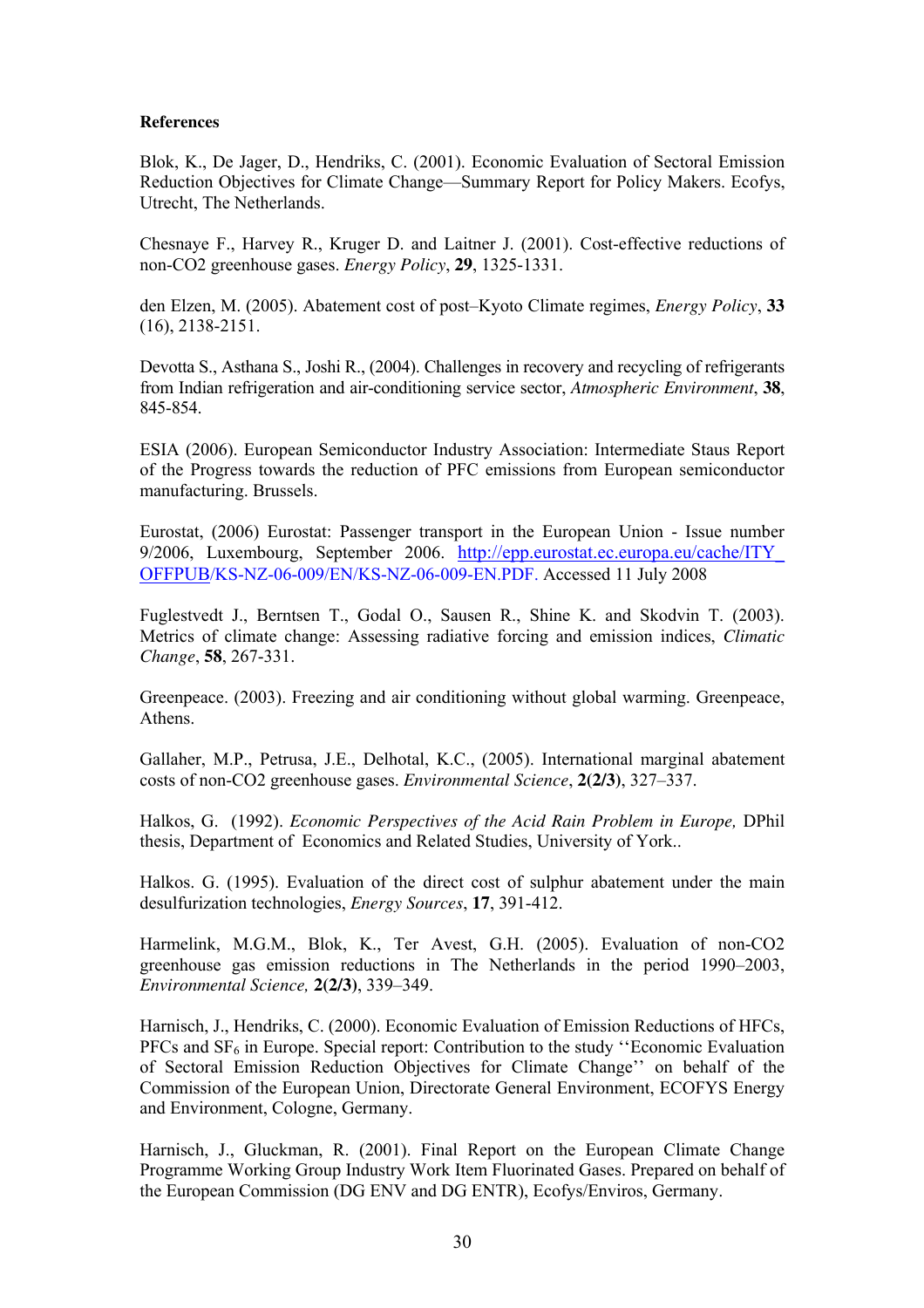Harnisch, J. and Schwarz, W. (2003). Costs and the impact on emissions of potential regulatory framework for reducing emissions of hydrofluorocarbons, perfluorocarbons and sulphur hexafluoride (B4-3040/2002/336380/MAR/E1), Final Report, Ecofys and Oko-Recherche, Utrecht..

Harnisch J., Hohne N., Koch M., Wartmann S., Schwarz W., Jenseit W., Rheinberger., Fabian P. and Jordan A. (2004). Risks and benefits of fluorinated greenhouse gases in techniques and products under special consideration of the properties intrinsic to the substance. Reasearch Report 201 64 315 UBA-FB 000673/E. Federal Environmental Agency, Berlin.

Heijnes, H., Van Brummelen, M., Blok, K. (1999). Reduction of the emissions of HFC's,  $PFC's$  and  $SF<sub>6</sub>$  in the European Union. Final report. Ecofys, Utrecht, The Netherlands.

Hourcade, J.-C. and Shukla, P. (co-ordinating lead authors) et al., (2001). 'Global, Regional, and National Costs and Ancillary Benefits of Mitigation', in IPCC (Intergovernmental Panel on Climate Change), Climate Change 2001: Mitigation, Cambridge University Press, Cambridge, U.K., pp. 499–559.

Houghton, T., L.G. Meira Filho, B. Lim, K. Tréanton, I. Mamaty, Y. Bonduki, D.J. Griggs and B.A. Callander (eds.). (1997). Revised 1996 IPCC Guidelines for National Greenhouse Gas Inventories. Vol. 3. Greenhouse Gas Inventory Reference Manual, Paris, IPCC/OECD/IEA.

Hyman, R.C., Reilly, J.M., Babiker, M.H., De Masin, A., Jacoby, H.D. (2002). Modeling non-CO2 greenhouse gas abatement, *Environmental Modelling and Assessment,* **8(3)**, 175–186.

IIASA (2008). Emission scenarios for non-CO2 greenhouse gases in the EU 27: Mitigation potentials and costs in 2020. International Institute for Applied System Analysis, Austria.

IPCC (1990). Climate change. The IPCC scientific assessment; intergovernmental panel of climate change, World Meteorological Organization and United Nations Environmental Programme, Cambridge University Press, Cambridge.

IPCC (1996). *Climate Change 1995: The Science of Climate Change.* Intergovernmental Panel on Climate Change. Edited by J.T. Houghton, L.G. Meira Filho, B.A. Callender, N. Harris, A. Kattenberg, and K. Maskell. Cambridge, UK, Cambridge University Press.

IPCC/TEAP (2005) IPCC/TEAP: Special Report on Safeguarding the Ozone Layer and the Global Climate System: Issues Related to Hydrofluorocarbons and Perfluorocarbons. Prepared by Working Group I and III of the Intergovernmental Panel on Climate Change, and the Technology and Assessment Panel. Cambridge University Press, Cambridge, United Kingdom and New York, NY, USA, 2005.

Irving, W.N., Branscombe, M. (2002). HFC-23 emissions from HCFC-22 production, Background Papers IPCC Expert Meetings on Good Practice Guidance and Uncertainty Management in National Greenhouse Gas Inventories. IPCC National Greenhouse Gas Inventories Programme, TSU, Hayama, Kanagawa, Japan, pp. 271–283.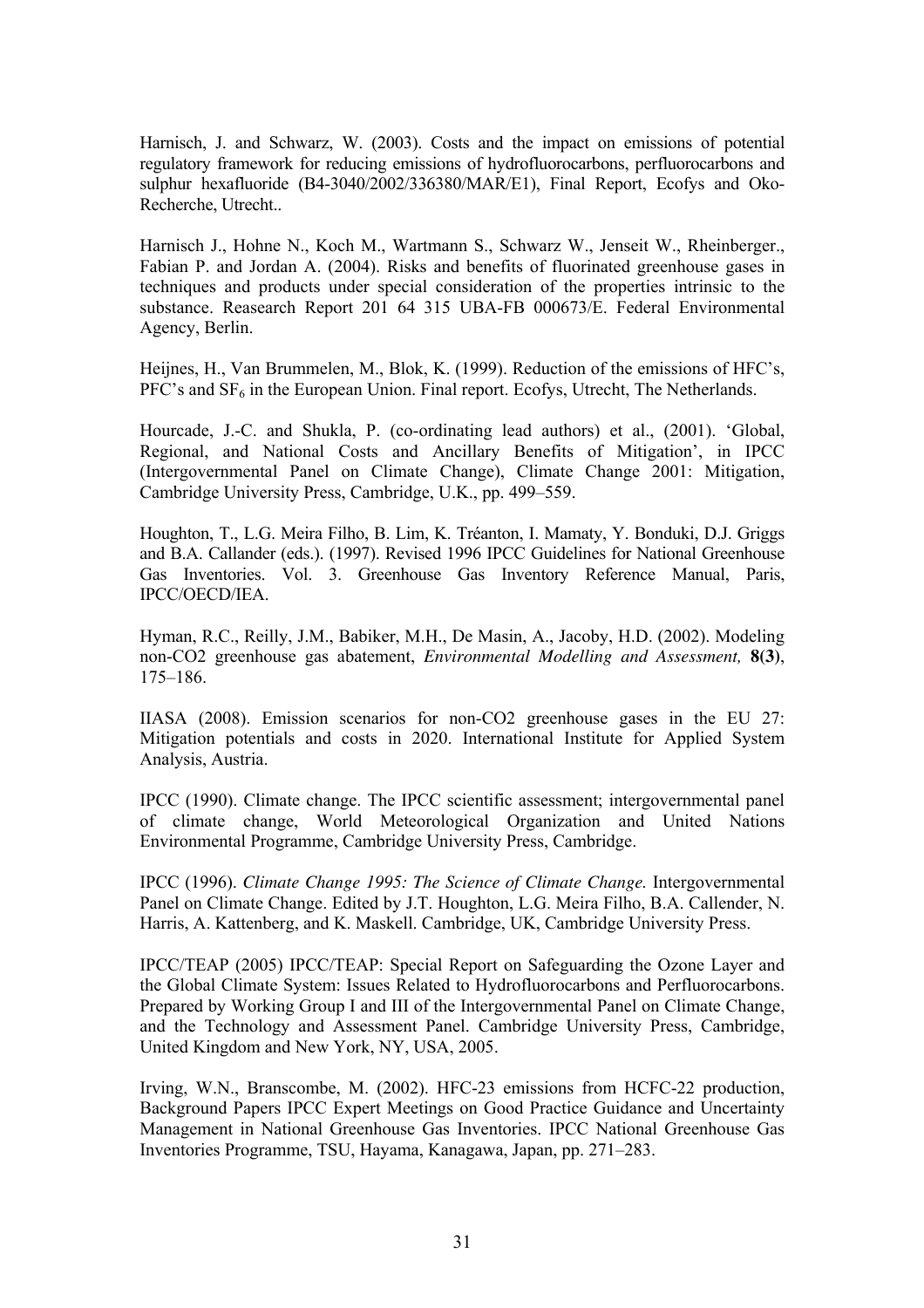Klimont Z., Cofala J., Berto I., Amann M., Heyes C., Gyarfas F. (2002). Modelling Particulate Emissions in Europe, IR-02-076, IIASA, Laxenburg.

Jensen, J., Thelle, M.H. (2001). What are the gains from a multi-gas strategy?, Fondazione Eni Enrico Mattei, Milano, Italy.

Jyrkkonen M. (2004). Suora kaytto kuljetusjaahdytyksessa (Direct use in refrigerated transport), presentation in seminar: Hiilidioksidi jaahdytyslaitoksissa  $(CO<sub>2</sub>)$  in refrigeration units), 10.2.2004, Helsinki, Finland.

Kaapola, E. (1989). Pienkylmalaitoksen kayttajaopas (Guide for using refrigerator devices). Kylmatuki, Helsinki. (in Finnish).

Klein Goldewijk, K., Olivier, J.G.J., Peters, J.A.H.W., Coenen, P.W.H.W., Vreuls, H.H.J. (2005). Greenhouse Gas Emissions in The Netherlands 1990–2003, National Inventory Report 2005. Report no. 773201009. National Institute for Public Health and the Environment, Bilthoven, The Netherlands.

Lucas, P.L., Den Elzen, M.G.J., Van Vuuren, D.P. (2005). Multi-gas abatement analysis of the Kyoto Protocol. Report no. 550006001. Netherlands Environmental Assessment Agency (MNP), Bilthoven, The Netherlands.

Manne, A.S., Richels, R.G., (2001). An alternative approach to establishing trade-offs among greenhouse gasses, *Nature*, **5**, 675–677.

Morita, T., Robinson, J., Adegbulugbe, A., Alcamo, J., Herbert, D., Lebre la Rovere, E., Nakicenivic, N., Pitcher, H., Raskin, P., Riahi, K., Sankovski, A., Solkolov, V., de Vries, H.J.M., Zhou, D. (2001). Greenhouse gas emission mitigation scenarios and implications. In: Metz, B., Davidson, O., Swart, R., Pan, J. (Eds.), Climate Change 2001: Mitigation. Cambridge University Press, Cambridge.

Oinonen T. and Soimakallio S. (2001). HFC- ja PFC- yhdisteiden sekä  $SF_6$ :n päästöjen tekniset vähentämiskeinot ja niiden kustannukset Suomessa (HFC and PFC compounds and SF6 emission reduction options and costs in Finland), VTT tiedotteita 2099 (in Finnish).

Pedersen P. (1998). Substitutes for Potent Greenhouse Gases (HFCs, PFCs and  $SF<sub>6</sub>$ ), Danish Technological Institute, Denmark

Reilly, J., Prinn, R., Harnisch, J., Fitzmaurice, J., Jacoby, H., Kicklighter, D., Melillo, J., Stone, P., Sokolov, A., Wang, C. (1999). Multi-gas assessment of the Kyoto Protocol. *Nature*, 549-555.

Reilly, J., Mayer, M., Harnisch, J. (2000). Multi gas control under the Kyoto Agreement. Report No. 58, Camebridge, MA.

Reilly, Jacoby, H., Prinn, R. (2003). Multi-gas contributors to global climate change: Climate impacts and mitigation costs of non- $CO<sub>2</sub>$  gases. Pew Centre for Climate Change, Arlington VA.

Reilly J., Sarofim M.., Paltsev S. and Prinn R. (2006). The role of non-CO2 GHGs in climate policy: Analysing using the MIT IGSM, *Energy Journal Special Issue,* 503-520.